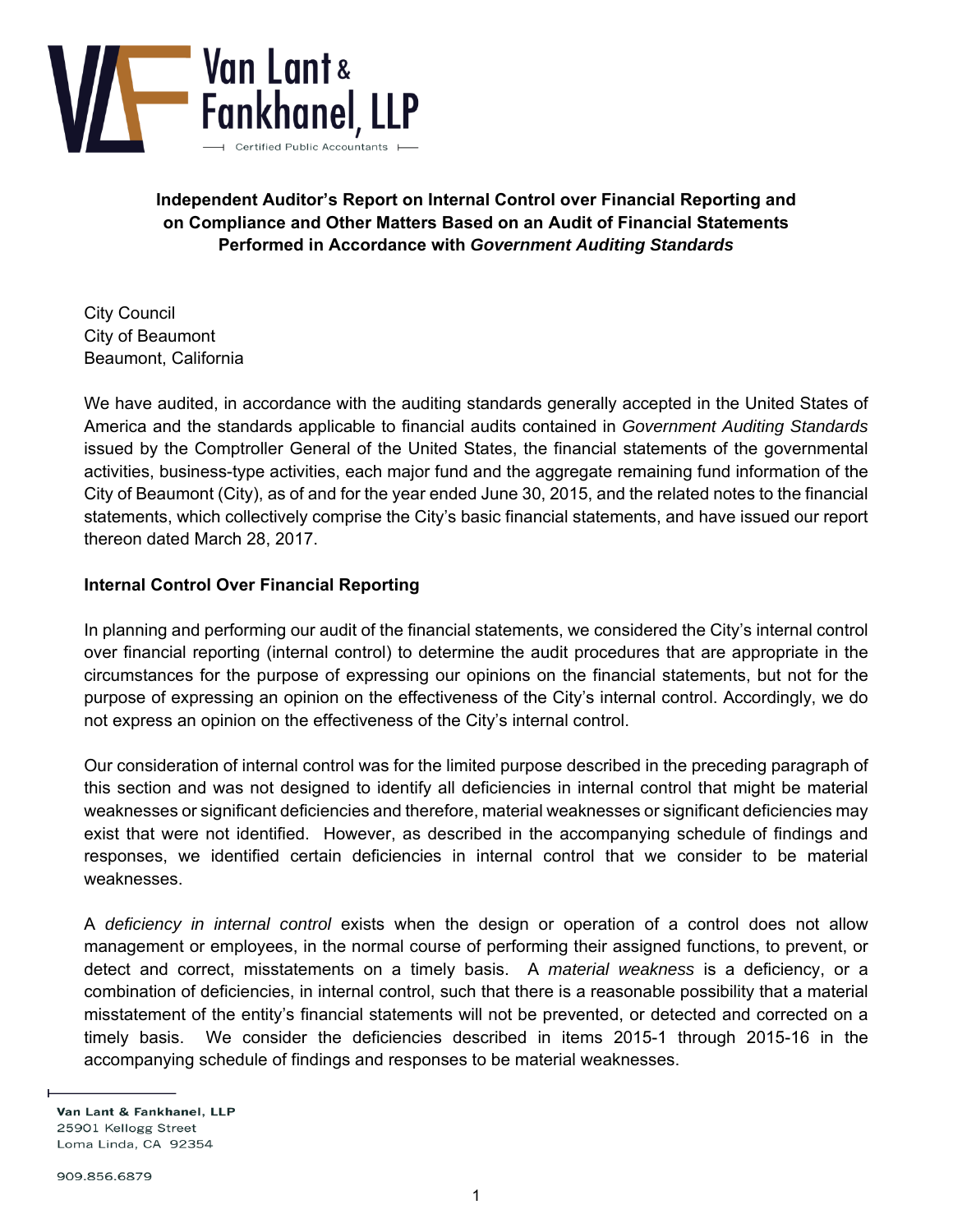# **Compliance and Other Matters**

As part of obtaining reasonable assurance about whether the City's financial statements are free from material misstatement, we performed tests of its compliance with certain provisions of laws, regulations, contracts, and grant agreements, noncompliance with which could have a direct and material effect on the determination of financial statement amounts. However, providing an opinion on compliance with those provisions was not an objective of our audit, and accordingly, we do not express such an opinion. The results of our tests disclosed instances of noncompliance or other matters that are required to be reported under *Government Auditing Standards* and which are described in the accompanying schedule of findings and responses in items 2015-17 through 2015-22.

# **City of Beaumont's Responses to Findings**

The City's responses to the findings identified in our audit are described in the accompanying schedule of findings and responses. The City's responses were not subjected to the auditing procedures applied in the audit of the financial statements and, accordingly, we express no opinion on them.

# **Purpose of this Report**

The purpose of this report is solely to describe the scope of our testing of internal control and compliance and the results of that testing, and not to provide an opinion on the effectiveness of the City's internal control or on compliance. This report is an integral part of an audit performed in accordance with *Government Auditing Standards* in considering the organization's internal control and compliance. Accordingly, this communication is not suitable for any other purpose.

Van Lant + Fankhonel, 11P

March 28, 2017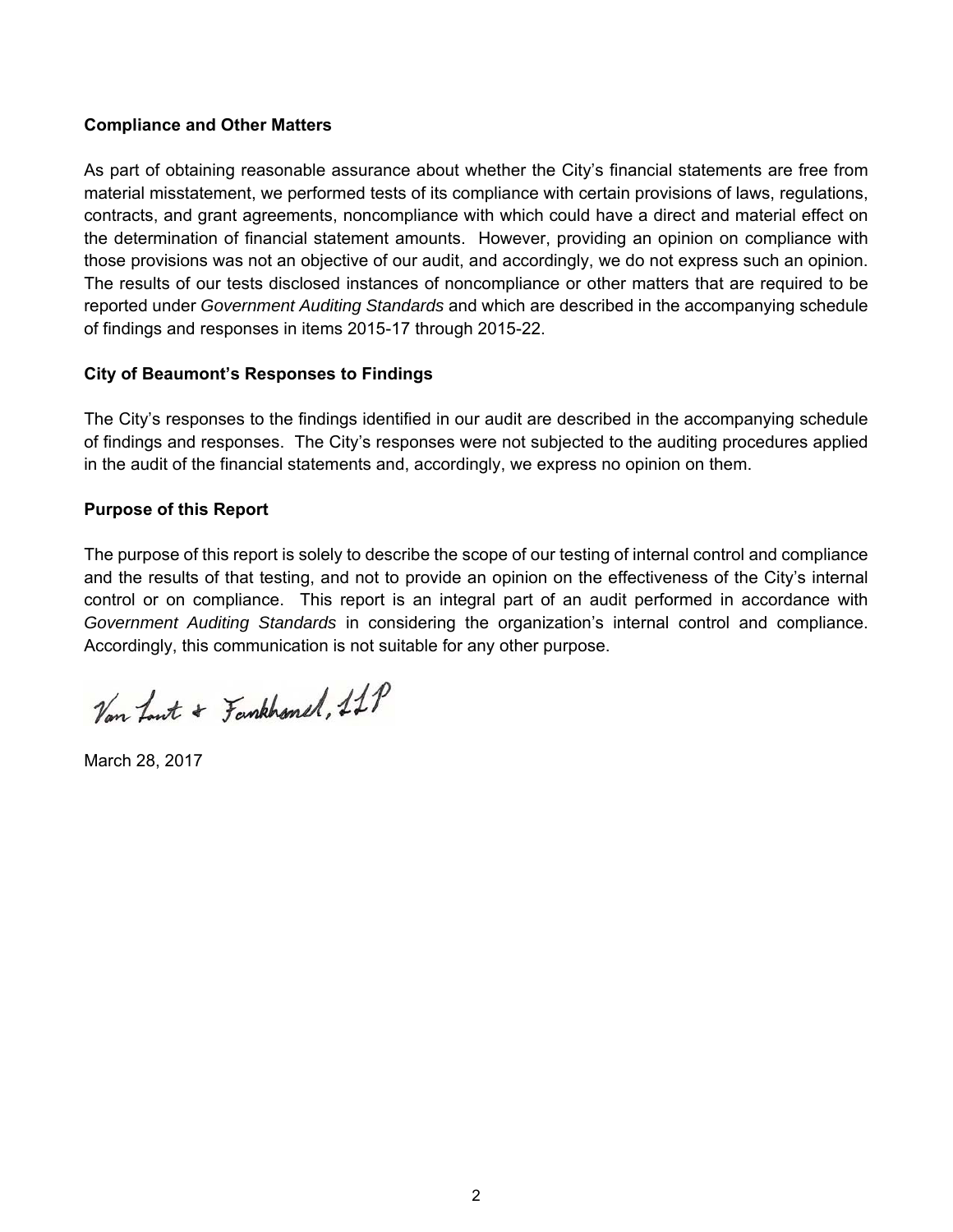## *2015-1: Policies and Procedures*

## Findings:

Our audit procedures involved obtaining and evaluating various policies and procedures. During our audit, it became apparent that the City lacked formal policies and guidelines in certain areas, including the following:

Accounting Policies and Procedures Appropriate Level of Unrestricted Fund Balance in the General Fund Debt Management Policy Fraud Prevention and Detection Policy (Code of Conduct) Capital Assets

Although the City may have informal policies in these areas, we believe the City could benefit from a more formal and comprehensive policies and procedures manual, approved by the City Council, which would provide detailed guidance to employees and management. This will help to ensure consistency in these areas, even if there is staff turnover. The following provides more detail regarding these policies and procedures:

# *Accounting Policies and Procedures*

Communication is an essential component of a comprehensive framework of internal controls. One method of communication that is particularly effective for controls over accounting and financial reporting is the formal documentation of accounting policies and procedures. A welldesigned and properly maintained system of documenting accounting policies and procedures enhances both accountability and consistency. The resulting documentation can also serve as a useful training tool for staff.

The documentation of accounting policies and procedures should be evaluated annually and updated periodically, as necessary. It should be readily accessible to all applicable employees.

An accounting policies and procedures manual should include a comprehensive list of accounting procedures along with an indication of the employees responsible for completing the procedures. It should delineate the authority and responsibility of all employees, including review and approval procedures. Procedures should be described as they are actually intended to be performed, rather than in some idealized form. The documentation of accounting policies and procedures should explain the design and purpose of control-related procedures to increase employee understanding.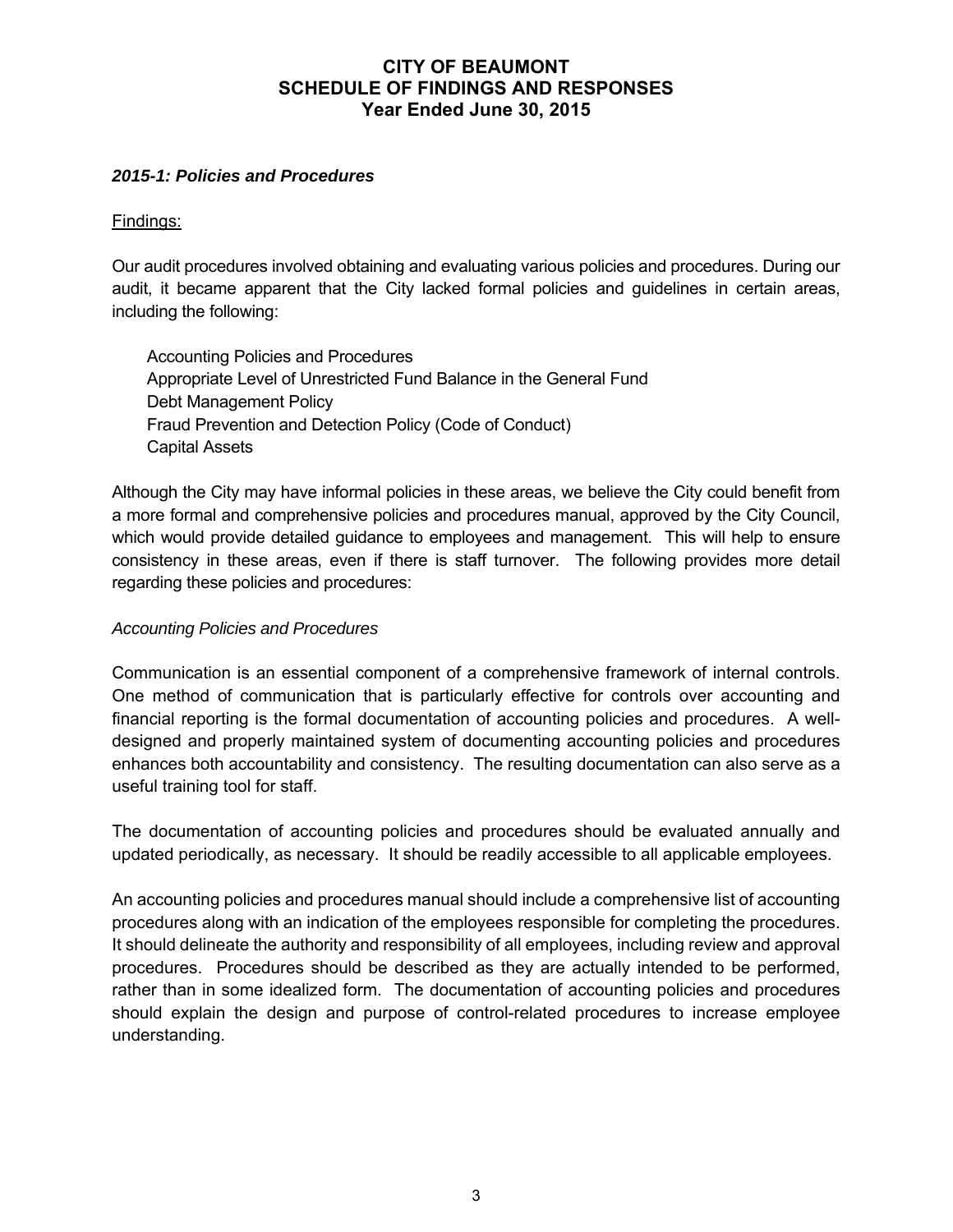# *2015-1: Policies and Procedures - Continued*

## *Appropriate Level of Unrestricted Fund Balance in the General Fund*

The City has reported negative unrestricted fund balance in its general fund for several years, including the 2014-15 fiscal year. As of June 30, 2015, the City is reporting a deficit of approximately \$7.4 million. The City's recent audit reports have included language regarding the City's ability to continue as a "going concern." It is essential that governments maintain adequate levels of fund balance to mitigate current and future risks (e.g., revenue shortfalls and unanticipated expenditures) and to ensure stable tax rates. In most cases, discussions of fund balance will properly focus on a government's general fund. Nonetheless, financial resources available in other funds should also be considered in assessing the adequacy of unrestricted fund balance in the general fund.

The Government Finance Officers Association has issued a "Best Practice" regarding the appropriate level of unrestricted fund balance in the general fund. Among other things, GFOA states that, "the adequacy of unrestricted fund balance in the general fund should take into account each government's own unique circumstances. For example, governments that may be vulnerable to natural disasters, more dependent on a volatile revenue source, or potentially subject to cuts in state aid and/or federal grants may need to maintain a higher level in the unrestricted fund balance. Articulating these risks in a fund balance policy makes it easier to explain to stakeholders the rationale for a seemingly higher than normal level of fund balance that protects taxpayers and employees from unexpected changes in financial condition. Nevertheless, GFOA recommends, at a minimum, that general-purpose governments, regardless of size, maintain unrestricted budgetary fund balance in their general fund of no less than two months of regular general fund operating revenues or regular general fund operating expenditures. The choice of revenues or expenditures as a basis of comparison may be dictated by what is more predictable in a government's particular circumstances."

While we recognize the City has been taking steps to address the deficits, the City should consider developing and establishing a policy regarding unrestricted fund balance in its general fund.

# *Debt Management Policy*

The City has various outstanding debt issuances. Based on our audit procedures, it appears the City has not established a formal debt management policy. The Government Finance Officers Association (GFOA) has issued a "Recommended Practice" regarding this issue. Specifically, GFOA recommends that all local governments intending to issue debt develop a comprehensive debt policy. Examples of elements that should be addressed in such a policy include: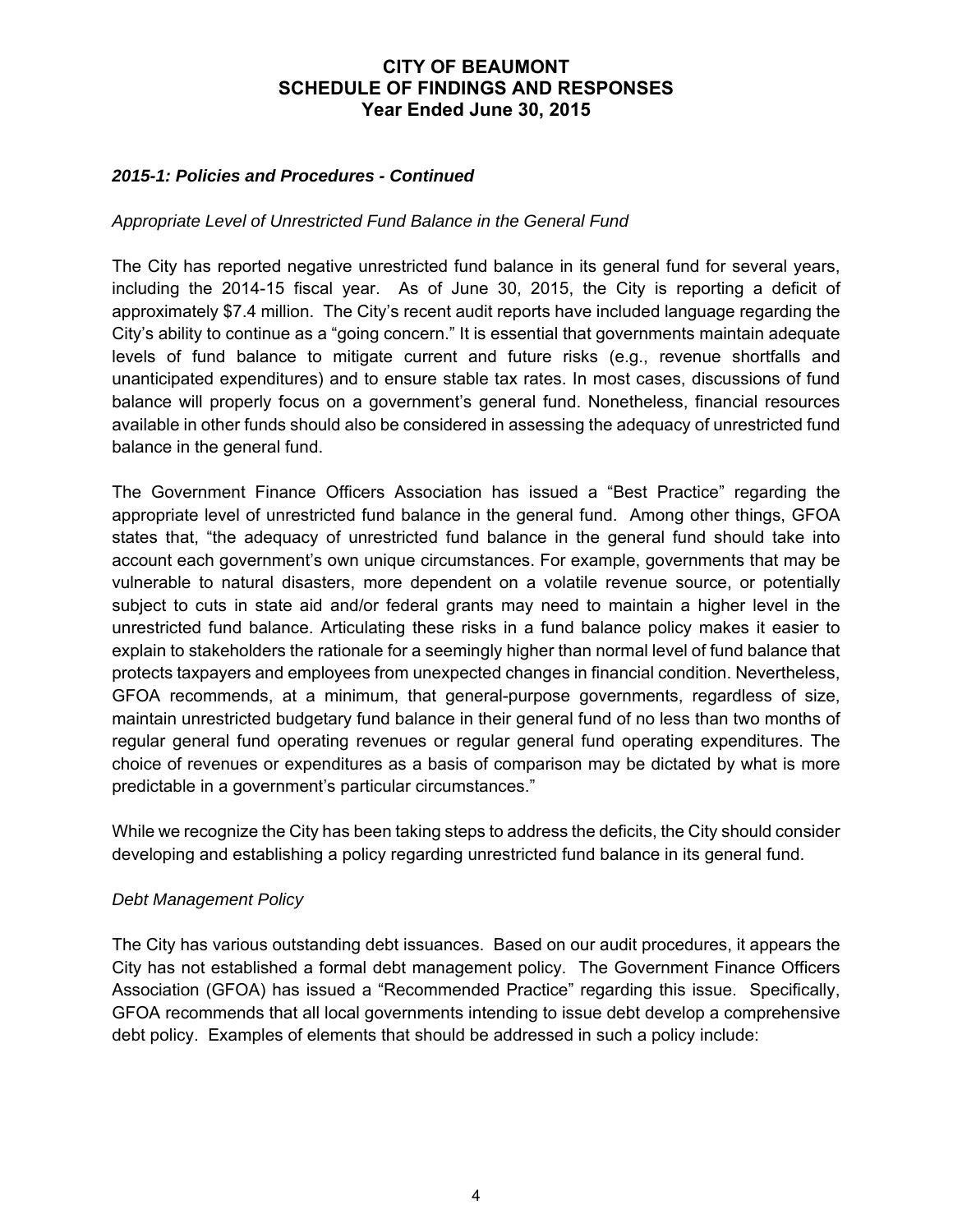# *2015-1: Policies and Procedures - Continued*

- The purpose for which the debt may be issued;
- Legal debt limitations established by policy;
- Types of debt permitted to be issued and criteria for issuance;
- Structural features that may be considered, such as maturity of debt, setting the maturities of the debt equal to or less than the useful life of the project; use of zero coupon bonds, discount bonds, premium bonds, etc.;
- Credit objectives;
- Authorized methods of sale;
- Method of selecting outside finance professionals;
- Policy on refunding debt

A debt policy should be formally adopted by the legislative body, and the debt program should be continuously monitored to ensure compliance with the debt policy. We recommend the City consider establishing a formal debt policy, taking into consideration the recommendations of GFOA.

# *Code of Conduct (including fraud prevention and detection policies)*

The City Council and Management are responsible for designing and implementing systems and procedures for the prevention and detection of fraud, and for ensuring a culture and environment that promotes honesty and ethical behavior. This includes the responsibility to develop and implement a formal fraud risk assessment program.

Fraud can range from minor employee theft and unproductive behavior to misappropriation of assets and fraudulent financial reporting. Although external auditors are required to consider the risk of fraud in the audit process, it should be noted that external auditors are not considered part of the City's controls over the prevention and detection of fraud. Rather, external auditors are required to evaluate the City's fraud prevention and detection program, in relation to the audit of the financial statements.

The risk of fraud can be reduced through a combination of prevention, deterrence, and detection measures. However, fraud can be difficult to detect because it often involves concealment through falsification of documents or collusion among management, employees, or third parties. Therefore, it is important to place a strong emphasis on fraud prevention, which may reduce opportunities for fraud to take place, and fraud deterrence, which could persuade individuals that they should not commit fraud because of the likelihood of detection and punishment. Moreover, prevention and deterrence measures are much less costly than the time and expense required for fraud detection and investigation.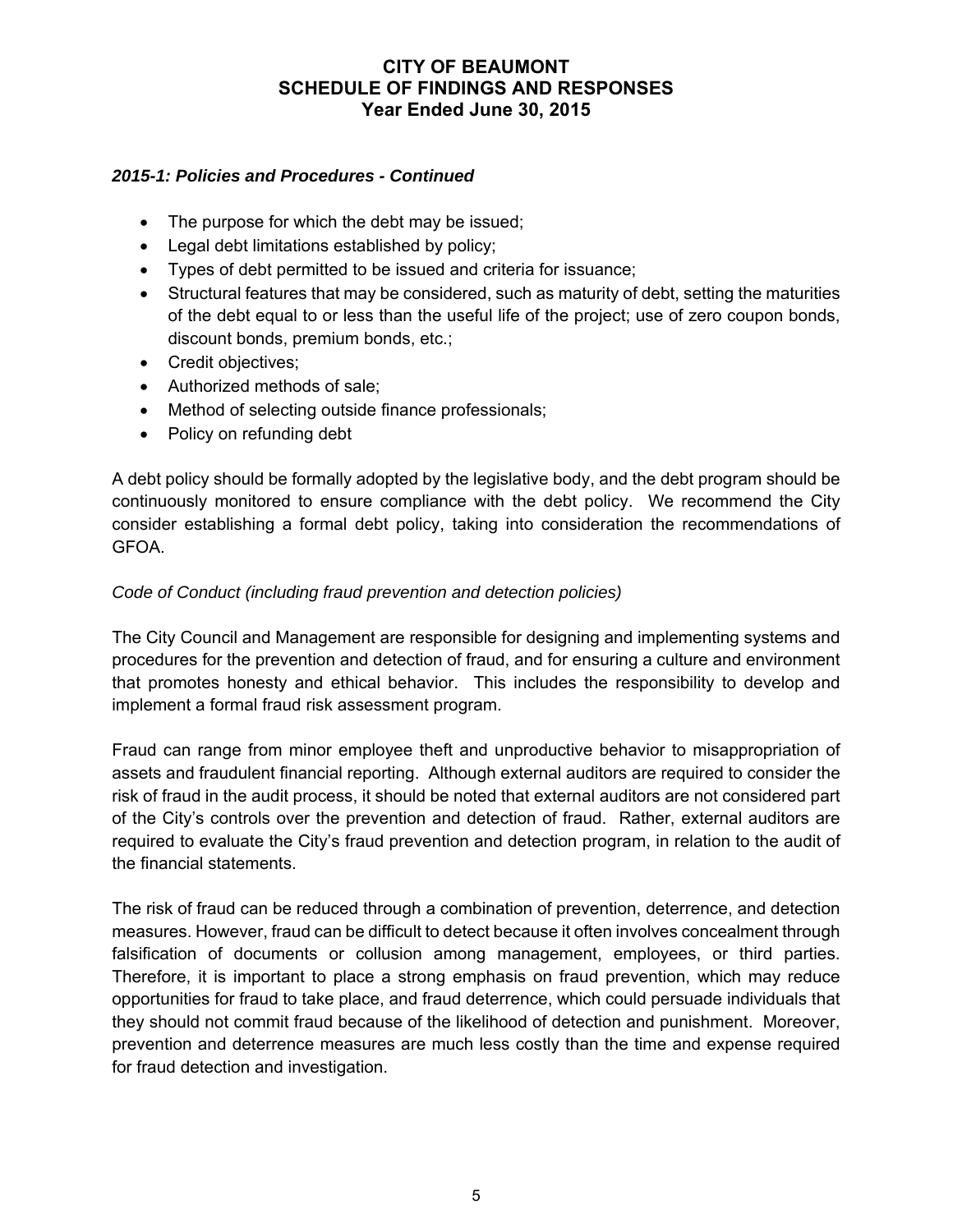## *2015-1: Policies and Procedures - Continued*

During our audit we noted the City has taken steps to address the risk of fraud in certain areas, such as segregation of duties and other internal controls. However, the City should consider developing and expanding its formal fraud policies. For example, the City's current policies do not provide a thorough description of fraud. They also do not provide direction as to what employees should do if they suspect fraud is occurring.

The City should consider establishing a more formal training program for all employees regarding fraud. New employees should be trained at the time of hiring about the entity's code of conduct (and fraud policies). This training should explicitly cover expectations of all employees regarding (1) their duty to communicate certain matters; (2) a list of the types of matters, including actual or suspected fraud, to be communicated along with specific examples; and (3) information on how to communicate those matters. In addition to the training at the time of hiring, employees should receive refresher training periodically thereafter.

As mentioned above, management needs to provide information to employees on how to communicate fraud related matters. Research has shown that most fraud is detected by fellow employees, and not by outside auditors or internal controls. It is important for the City to establish and communicate to employees a reporting system that is appropriate for the City. The City should consider establishing a confidential reporting mechanism, not only for employees, but also for vendors and customers of the City.

Overall, the City should establish a formal fraud risk assessment program, to ensure that the risk of fraud is being periodically evaluated, monitored, and that appropriate action is taken to address the identified risks.

In summary, the City has established controls over fraud in certain areas. However, the City should consider expanding its fraud prevention program as discussed above. The above comments do not address all components of a strong antifraud program. Additional information can be provided regarding this issue.

# *Capital Assets Policies*

As described in the City's financial statements for the current year and prior years, the City has not maintained adequate records for capital asset reporting. In addition, it appears the City lacks formal policies regarding capital assets.

We recommend the City establish formal policies regarding capital assets, including capitalization thresholds, depreciation methods and useful lives estimation guidelines, procedures for periodic inventories of tangible assets, procurement and disposal policies, and guidance regarding planning and funding of the City's future capital needs.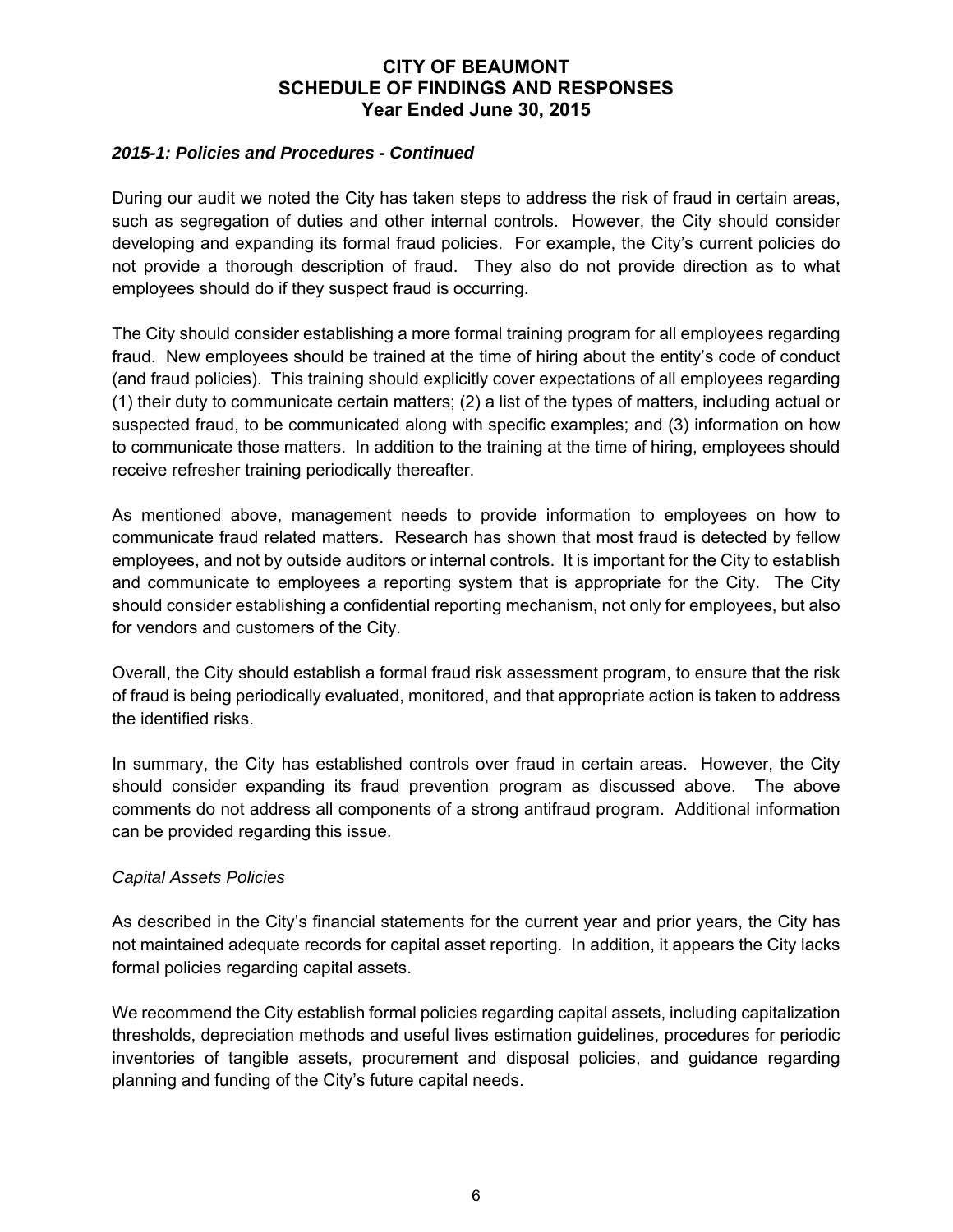### *2015-1: Policies and Procedures - Continued*

As described above, the City should establish procedures for periodic inventories of capital assets. It is essential that governments establish and maintain appropriate inventory systems for their tangible capital assets. Such systems are needed to protect tangible capital assets from the danger of loss or misuse.

As described by GFOA, "Many governments have installed "perpetual" inventory systems to maintain effective control over their tangible capital assets. Perpetual inventory systems are constantly updated to reflect additions and deletions of tangible capital assets, thus providing managers with direct access throughout the year to reliable information on current balances in tangible capital asset accounts. One advantage of establishing and maintaining a sound perpetual inventory system for tangible capital assets is that such a system can relieve a government of the burden of performing an annual inventory of its tangible capital assets. Such a system, however, still requires periodic verification to ensure that it is continuing to function properly as designed."

GFOA recommends that every "local government periodically inventory its tangible capital assets so that all such assets are accounted for, at least on a test basis, no less often than once every five years. While well-designed and properly maintained perpetual inventory systems can eliminate the need for an annual inventory of a governments tangible capital assets, no inventory system is so reliable as to eliminate completely the need for a periodic physical inventory."

We recommend the City take the necessary steps to ensure that capital assets and related depreciation are properly and consistently reported, including the establishment of formal policies and procedures in this area.

#### Recommendation:

We recommend the City develop and establish formal policies and procedures as discussed above. The policies and procedures should be developed by appropriate personnel and approved by the City Council. The City should consider GFOA's recommended practices and other resources during the process.

#### Management's Response:

# **Accounting Policies and Procedures –**

As part of the Annual Budget for fiscal year 2016-2017, accounting, financial management, investment, fixed asset and capital improvement policies were drafted. On August 1, 2016, these policies were discussed, edits were made, and the Finance and Audit committee recommended approval to the City Council. On September 20, 2016, City Council approved and adopted the final version of policies.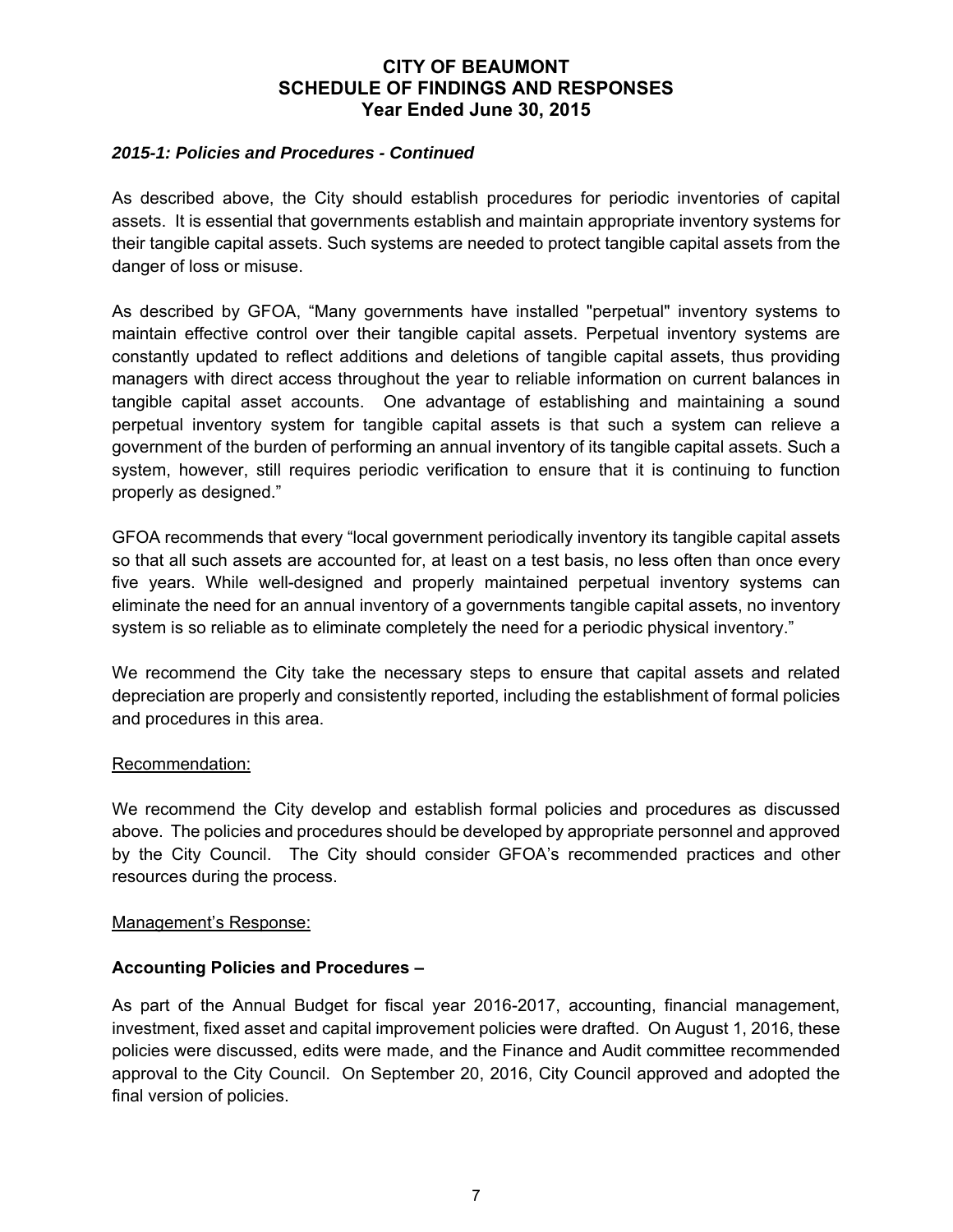## *2015-1: Policies and Procedures - Continued*

# **Appropriate Level of Unrestricted Fund Balance in General Fund –**

The Financial Management Policies outlined a long term goal of establishing an unassigned ending fund balance of 16% of the General Fund Operating Budget revenues (or two months of operating revenues).

# **Debt Management Policy –**

Currently the City has oversight and administration responsibilities for CFDs. The only secured debt currently maintained by the City is a capital lease agreement for three police department vehicles. Other debt has been recorded in a long term debt fund and repayment terms have been established for only one of the debt line items. Debt payments, where applicable, have been made timely and no defaults have occurred. A formal Debt Management policy was adopted as part of the Financial Management Policies.

## **Fraud Prevention and Detection Policy –**

A formalized fraud prevention and detection policy is being drafted and will be implemented before the end of fiscal year 2016-2017. An informal system is in place, and with the new software, automatic approval processes have been implemented for certain types and amounts of transactions.

#### **Capital Assets –**

Fixed Asset Policies and Capital Improvement Policies were adopted by City Council on September 20, 2016. The City recognizes assets on the balance sheet only for the enterprise (business-type) funds at this time. The City is working towards awarding a contract for asset valuation services in order to fully comply with existing asset reporting requirements. Management intends to have all assets valued and included on the financial reports by the end of fiscal year 2016-2017.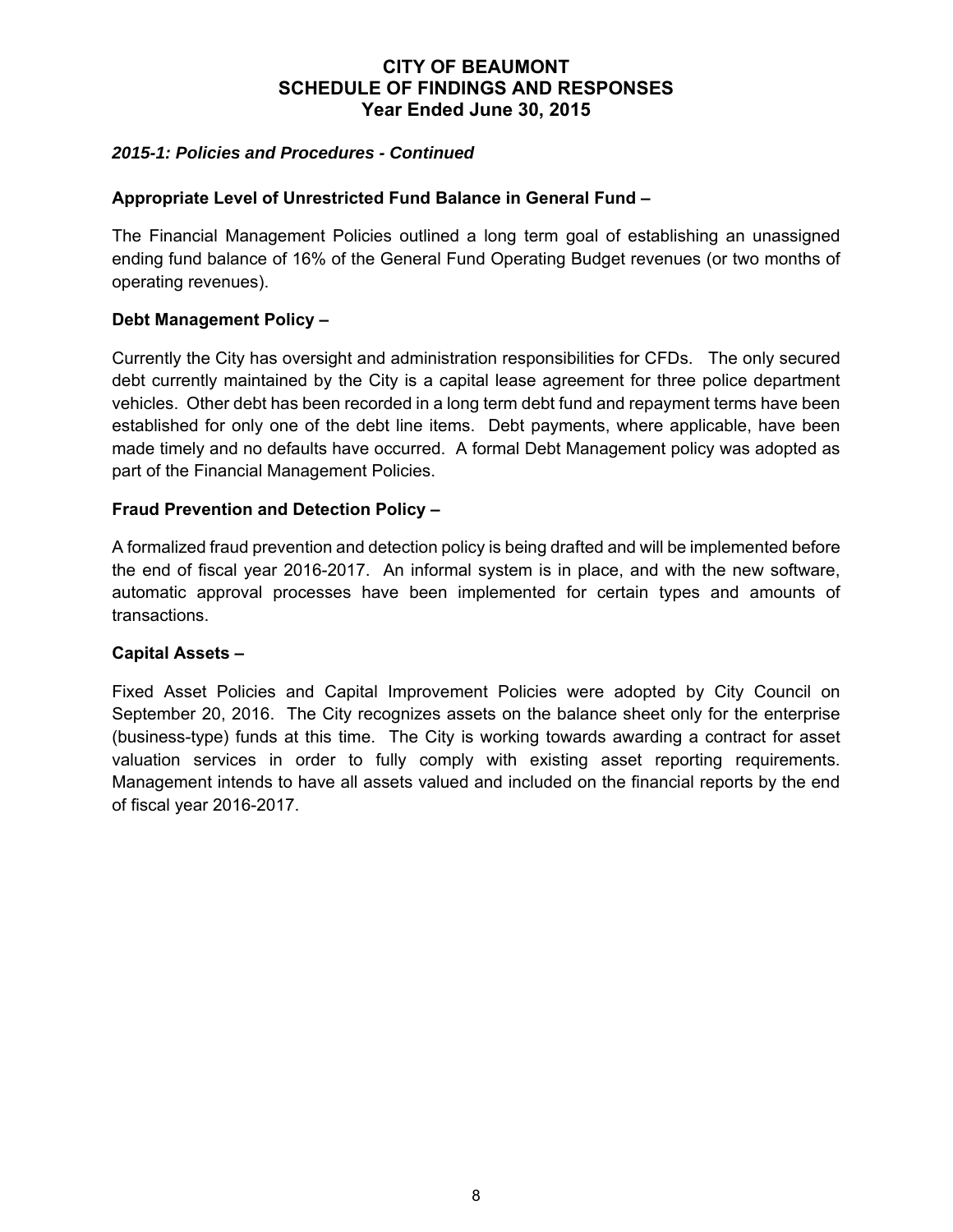## *2015-2: Accounting Records and Financial Reporting*

## Findings:

The City's Management and City Council are responsible for the preparation and fair presentation of financial statements in accordance with applicable accounting pronouncements. This includes the design and implementation of relevant internal controls to ensure accurate and timely financial reporting. At the start of the 2014-15 audit process, it became apparent that significant analysis and adjustments were yet to be performed for the fiscal year ended June 30, 2015. It appeared various accounts in the City's general ledger had not been properly analyzed and adjusted for quite some time. Throughout the audit process, the City's current Finance staff provided us with the necessary analysis and adjustments, as requested. However, much of the analysis, reconciliations and adjustments were completed several months after year-end. It should be noted that much of the accounting work for the 2014-15 fiscal year had to be performed by new Finance personnel who joined the City in 2016. In other words, the 2014-15 accounting records were in disarray prior to the current staff, and a significant amount of effort was expended to analyze and adjust these records.

For example, the City was still performing analysis in August and September of 2016 for the year ended June 30, 2015. Some of the necessary analysis and adjustments were a result of improper accounting and incorrect balances in years prior to the 2014-15 fiscal year (some of which were corrected resulting in prior period adjustments in the City's financial statements).

This situation may be the result of various factors, including turnover in City management, inadequate oversight by the City's management, and the lack of formal policies and procedures discussed in Finding 2015-1 above. The year-end closing process, including necessary analysis, reconciliations, and adjustments, should normally be completed within a few months after year-end. If accounting records are consistently and accurately maintained throughout each fiscal year, the year-end closing process can be completed in a much more efficient manner. If balances and transactions have not been analyzed and reconciled in a timely manner, it could be an indication that City management is not receiving accurate financial information throughout each fiscal year. In addition, the City may not be able to comply with various reporting requirements in a timely manner (State and Federal deadlines).

#### Recommendation:

We recommend the City take steps to evaluate the current accounting policies and procedures, and determine what revisions may be necessary to ensure timely and accurate financial reporting. In addition to the formal accounting policies and procedures manual discussed above, we recommend the City prepare a schedule of accounting procedures to be performed each month, quarter, and at year-end, as applicable. The schedule should include a detailed description of the required analysis and adjustments, along with due dates for the various procedures. The schedule should include provisions for sign-off, indicating when the applicable procedures were performed and reviewed as necessary. Applicable City staff should be thoroughly trained and knowledgeable regarding generally accepted accounting principles as they relate to local governments. This will help to ensure accurate, consistent and timely financial reporting.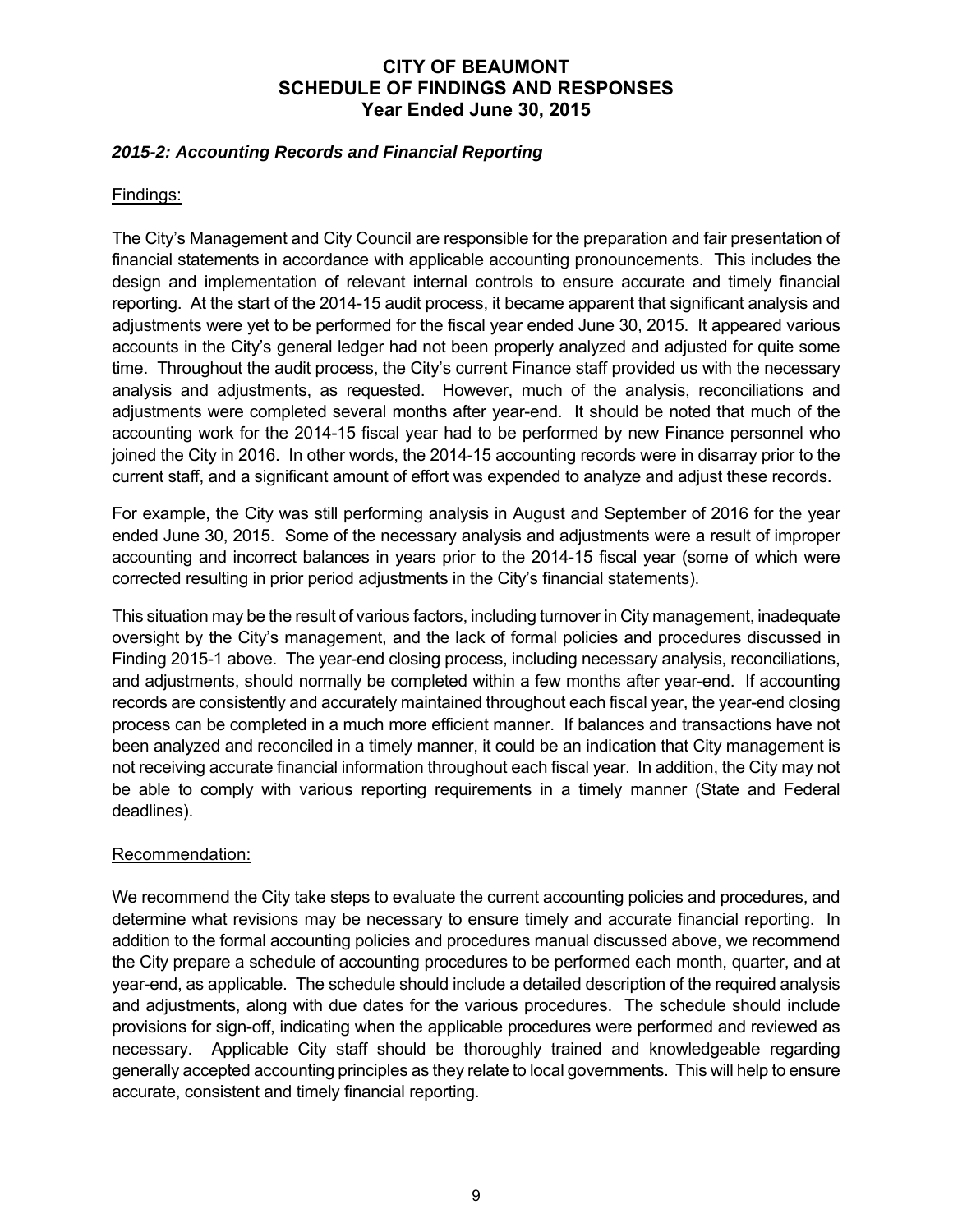## *2015-2: Accounting Records and Financial Reporting - Continued*

#### Management's Response:

Financial policies were adopted on September 20, 2016. The Finance and Audit Committee has been established to assist in the development and documentation of procedures as well as the implementation of internal controls. With a new software implementation in December 2016 some procedures are being developed as the software is utilized to provide the most current use and oversight measures. The finance department has created a monthly, quarterly, semi-annual and annual checklist of various functions that are to occur to provide the most current reporting once the new software is fully operational.

# *2015-3 Segregation of Duties for Cash Receipts – City Hall*

## *Condition:*

Customer Service Coordinators (cashiers) at City Hall can edit and void transactions in Incode, the cash receipts system, subsequent to the receipt being issued. Also, the Accounting Technician that inputs the payments into the Great Plains general ledger accounting system does not independently obtain reports from Incode for all cashiers.

## *Criteria:*

In a strong internal control environment, cashiers should not be able to edit or void transactions after a receipt has been issued unless an appropriate audit trail is created and additional review procedures established by individuals outside of the cash collection process.

# *Cause of Condition:*

Restrictive controls over the cashier's functions have not been established and procedures to review an audit trail of voided transactions have not been implemented.

# *Potential Effect of Condition:*

Transactions could be voided by cashiers and amounts collected could be misappropriated without being detected.

#### *Recommendation:*

We recommend the City implement procedures for the Accounting Technician to obtain reports directly from the Incode cash receipts program and establish a process to track and monitor the number of voided transactions from various cashiers.

#### *Management's Response:*

Cash receipt function was changed to add daily reconciliation and secondary sign off. Software issues are being addressed with the upgrade that will be performed in February 2017, limiting the ability of void entries by cashiering staff.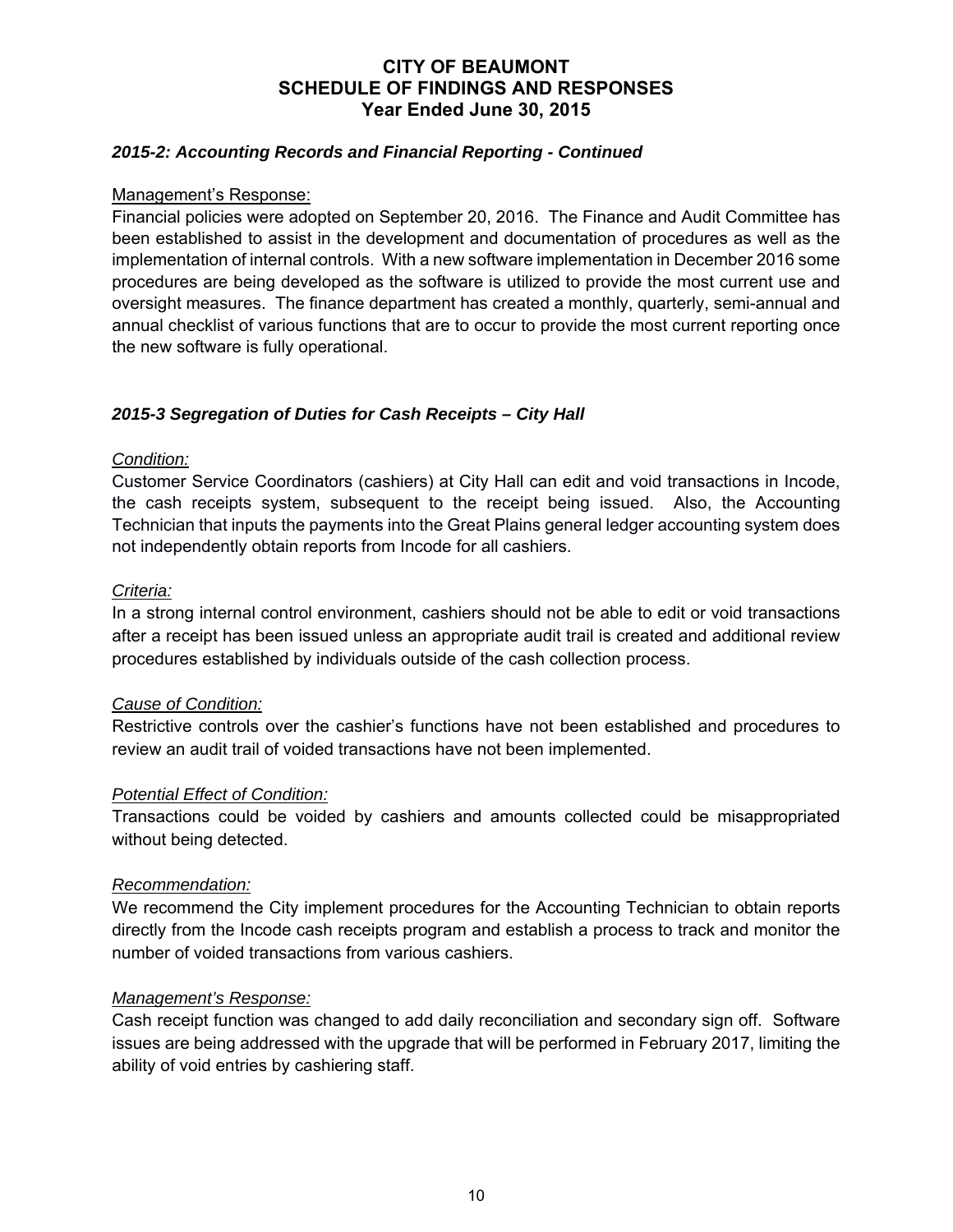## *2015-4 Segregation of Duties for Cash Receipts – Police Department*

## *Condition:*

Dispatchers at the Police Department can accept payment by check or exact cash after hours. Manual receipts are being issued to customers upon payment. The copy of the manual receipt and the cash and checks are then provided to the Customer Service Coordinator; however, the Customer Service Coordinator is not keeping track of the numerical sequence of the manual receipts that are being issued.

# *Criteria:*

In a strong internal control environment, manual receipts should be used in very limited situations; and when used, strong controls over the numerical sequence should be established to ensure completeness of the receipts issued.

## *Potential Effect of Condition:*

Receipts and payments could be collected and not properly recorded in the City's general ledger and ultimately deposited into the City's bank account.

## *Recommendation:*

We recommend the City implement procedures for the Customer Service Coordinator to verify the numerical sequence of the manual receipts issued.

#### *Management's Response:*

Cash receipt function is being addressed currently, and strict requirements for manual receipts during off hours will be enforced.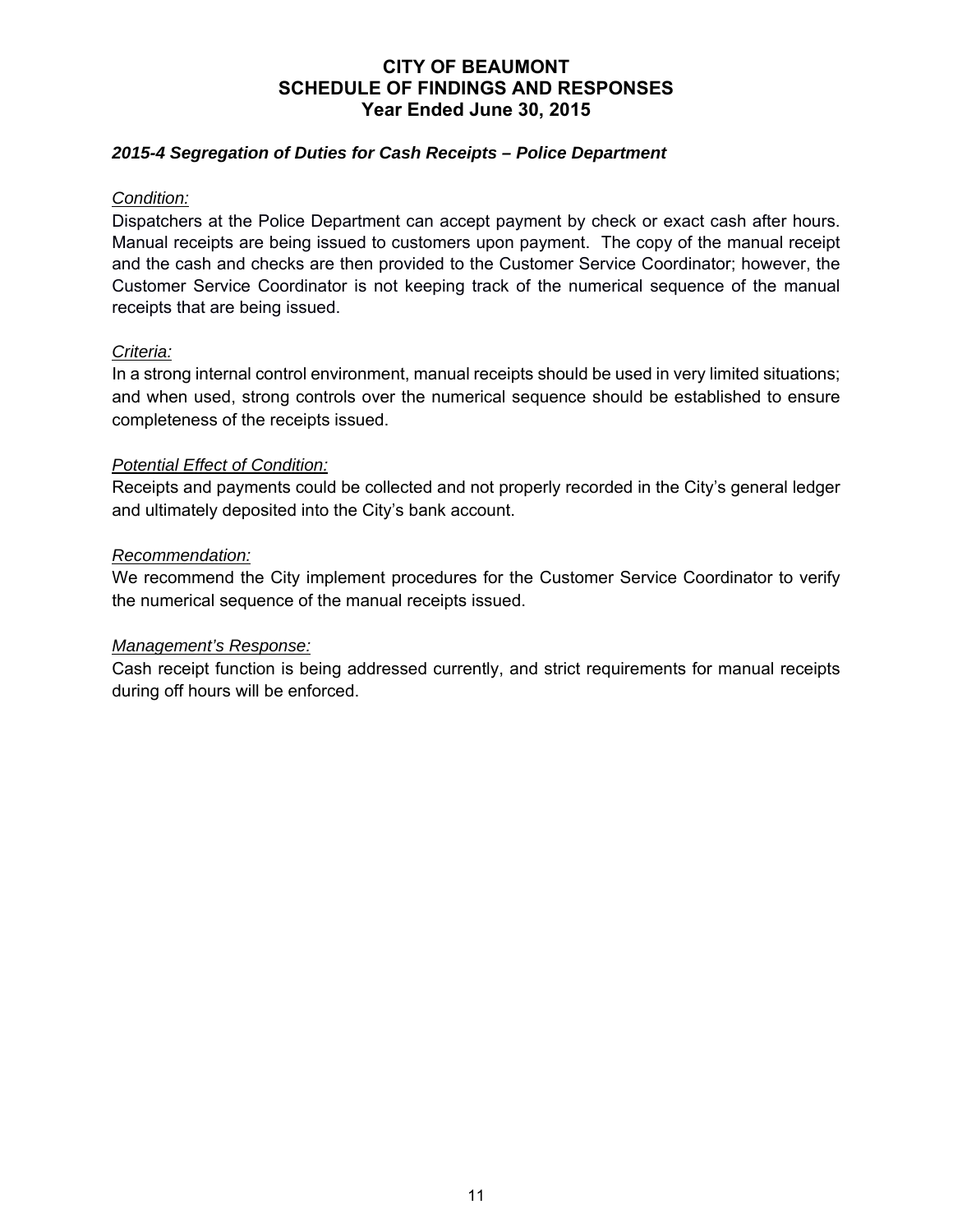## *2015-5 Segregation of Duties for Cash Receipts – Community Pool*

## *Condition:*

Cash receipts collected at the pool are entered into a generic cash register. A "z-tape" is printed from the register each day which details the cash entries for the day. On June 15, 2016, we observed the cash receipting and collection process at the City's Pool Facility and noted the cash register tape was out of ink, and therefore, could not print a "z-tape" for reconciliation.

## *Criteria:*

In a strong internal control environment, all cash receipts should be recorded through a point of sale mechanism and a receipt generated to ensure completeness of receipts issued and payments collected.

## *Cause of Condition:*

The register ink ran out and the City did not have any on hand to replace.

## *Potential Effect of Condition:*

With no way to reconcile the cash register, money could be misappropriated.

## *Recommendation:*

We recommend the City maintain an appropriate level of inventory for the register tape ink to ensure proper reconciliation can be performed on a daily basis.

### *Management's Response:*

Cash receipt function is only in place for a few months in the summer, when the pool is open. Adopting policies that ensure adequate supplies and oversight are always in place to maintain proper supervision and accountability of the pool staff and receipts. The cash register is currently in good working order, and is able to generate the register "z-tape".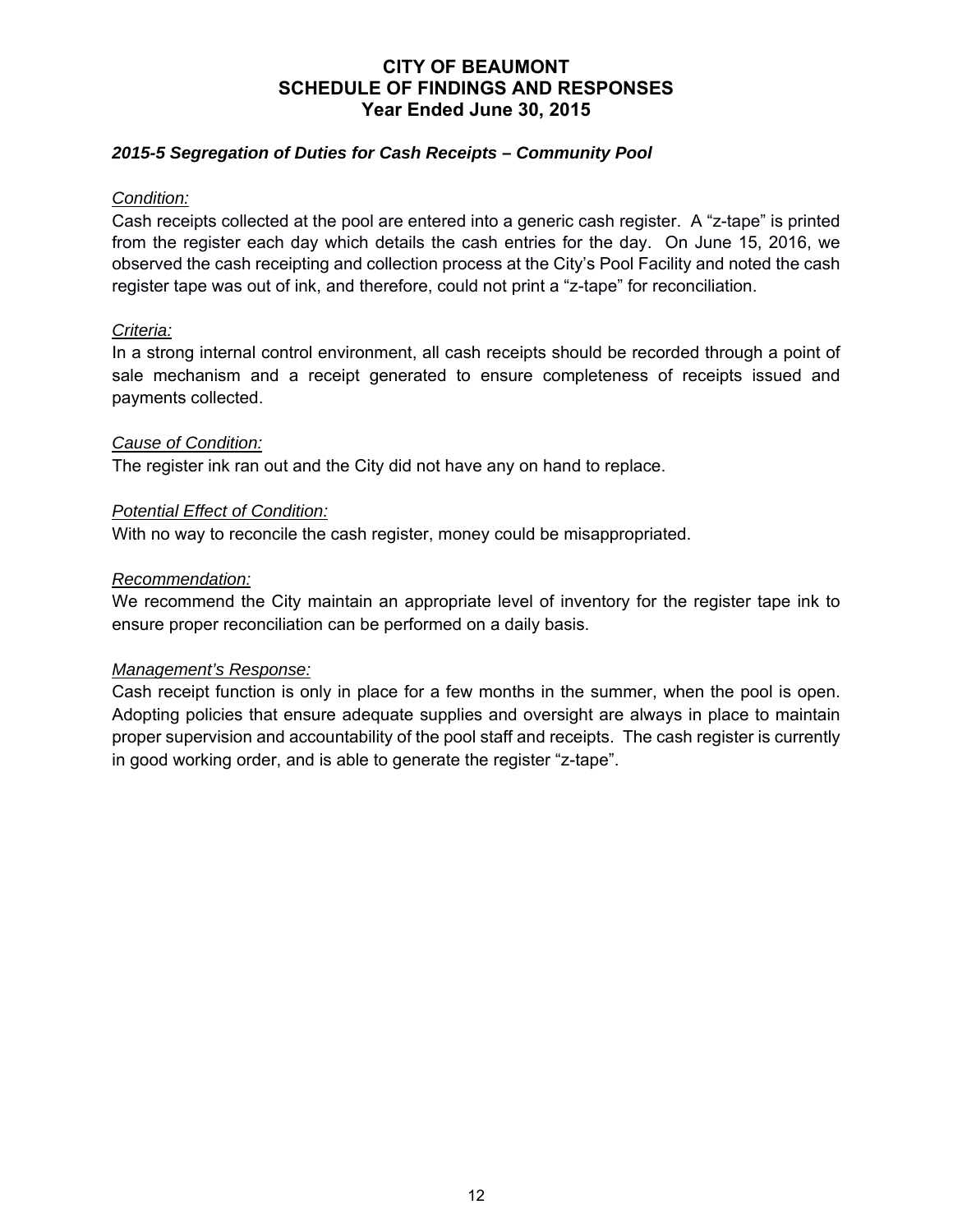### *2015-6 Segregation of Duties for Business Licenses*

## *Condition:*

The permit technician accepts payments for business licenses and has the ability to issue and distribute business licenses. There is no independent reconciliation of the business licenses issued from the HdL system with the amounts collected and posted in the Incode cash receipts system.

# *Criteria:*

In a strong internal control environment, the same individual should not have access to the payments from customers and the ability to issue business licenses unless an appropriate mitigating control has been implemented.

## *Potential Effect of Condition:*

Business licenses could be issued without a corresponding cash receipt being recorded in the City's general ledger and ultimately deposited into the City's bank account.

## *Recommendation:*

We recommend the City implement a procedure to generate reports from the HdL business license program, periodically (daily, weekly, monthly), and have someone independent of the business license issuance and collection functions review and reconcile the amounts from these reports to the revenues posted in the City's general ledger.

### *Management's Response:*

Business license system is being integrated with the software upgrade currently in progress. Once full implementation has been completed, an internal audit step will be developed for the finance department to ensure that all business license receipts are being properly recorded.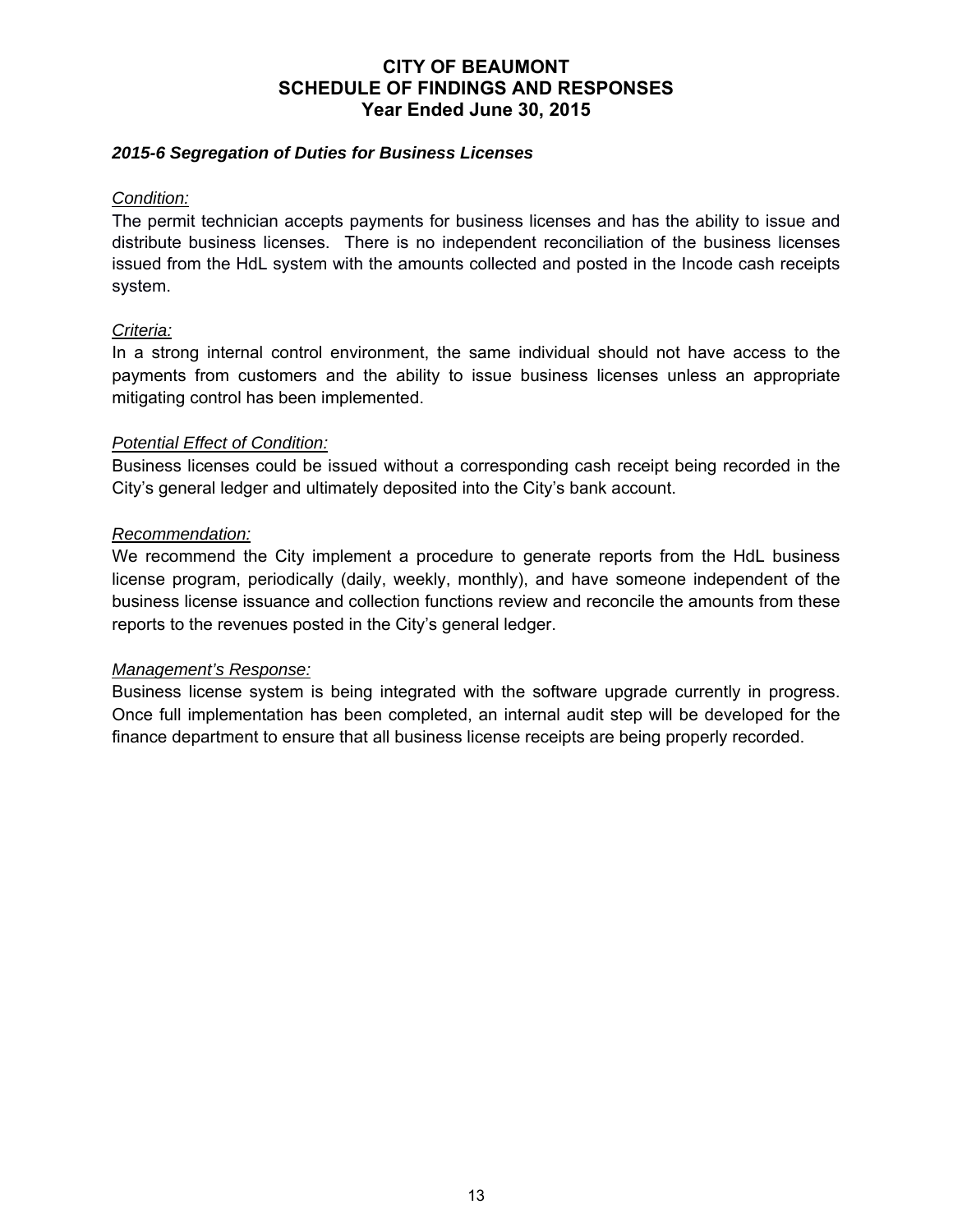## *2015-7 Segregation of Duties for Building Permits*

## *Condition:*

The permit technician in the Community Development Department issues building permits and plan checks and collects the payments from customers. There is no reconciliation of the building permits and plan checks issued with the amounts collected and receipted in the City's general ledger.

# *Criteria:*

In a strong internal control environment, the same individual should not have access to the payments from customers and the ability to issue building permits unless an appropriate mitigating control has been implemented.

## *Potential Effect of Condition:*

Building permits and plan checks could be issued without a corresponding cash receipt being recorded in the City's general ledger and ultimately deposited into the City's bank account.

## *Recommendation:*

We recommend the City implement a procedure to generate reports from the Salesforce permit system, periodically (daily, weekly, monthly), and have someone independent of the permit issuance and collection functions review and reconcile the amounts from these reports to the revenues posted in the City's general ledger.

### *Management's Response:*

Building permit system is being integrated with the software upgrade currently in progress. Once full implementation has been completed, an internal audit step will be developed for the finance department to ensure that all building permit receipts are being properly recorded.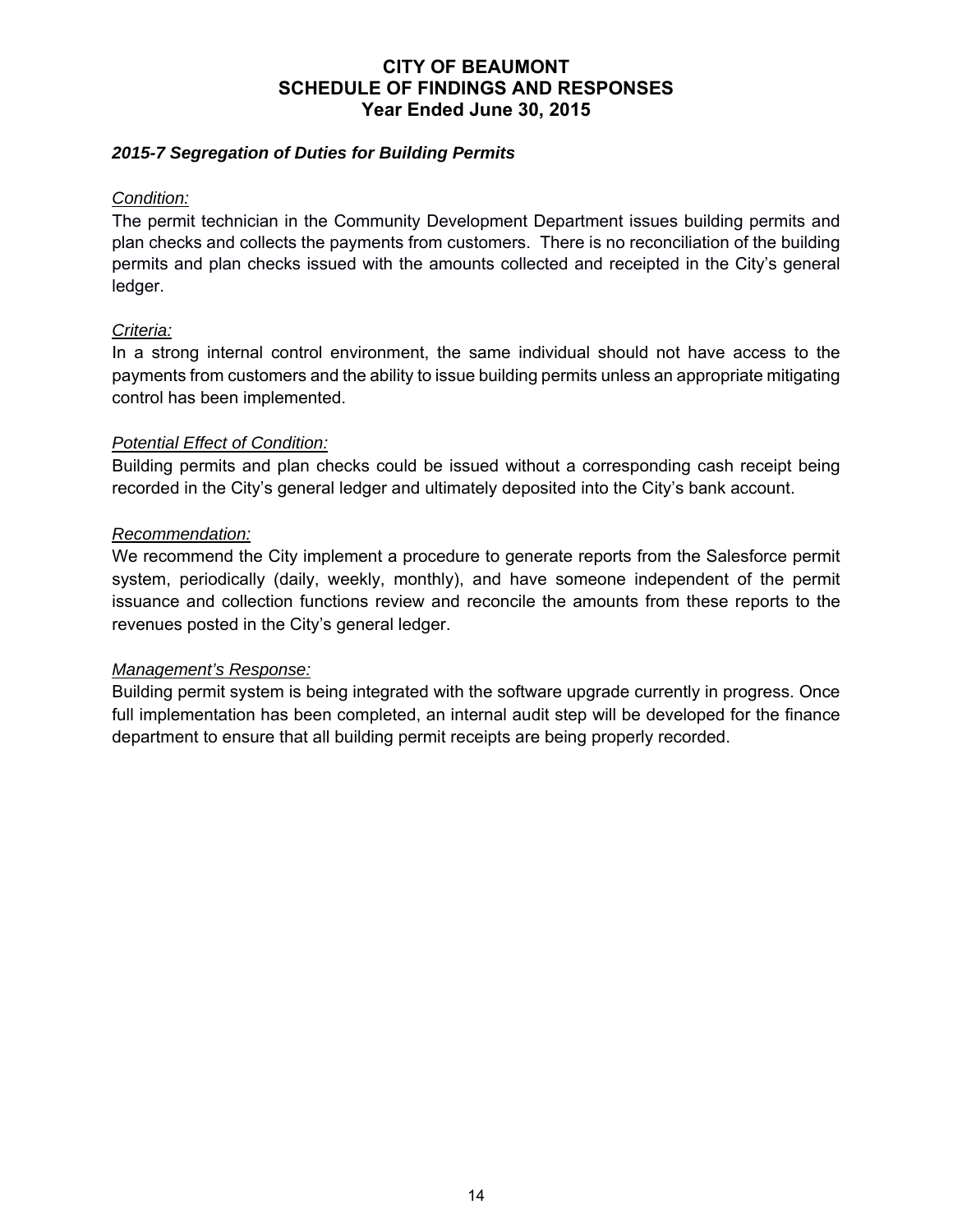### *2015-8 Segregation of Duties for Bus Passes*

## *Condition:*

The same City staff issuing bus passes are also responsible for collecting and receipting payments from customers into the City's cash receipts system. Also, there does not seem to be any sort of inventory control over the bus passes or any way to reconcile bus passes sold to corresponding receipts.

## *Criteria:*

In a strong internal control environment, the same individual should not have access to the payments from customers and the ability to issue bus passes unless an appropriate mitigating control has been implemented.

## *Potential Effect of Condition:*

Bus passes could be issued without a corresponding cash receipt being recorded in the City's general ledger and ultimately deposited into the City's bank account.

## *Recommendation:*

We recommend the City implement a procedure to control the inventory of the bus passes, such as numerical sequence control, in order to reconcile the number of bus passes sold and the amounts recorded as revenue and posted in the City's general ledger.

#### *Management's Response:*

Inventory of bus passes and accountability for bus pass sales is being reviewed currently between the finance office and transit office. Prenumbered books are obtained for RTA transit passes and the Transit department is now tracking those books to determine that all revenues have been recorded. City Transit passes are color coded on a monthly basis with a specific stamp identifier which also changes each month. A tracking system is being developed to ensure that all revenues are properly captured and recorded, and that there is accountability for all of the passes.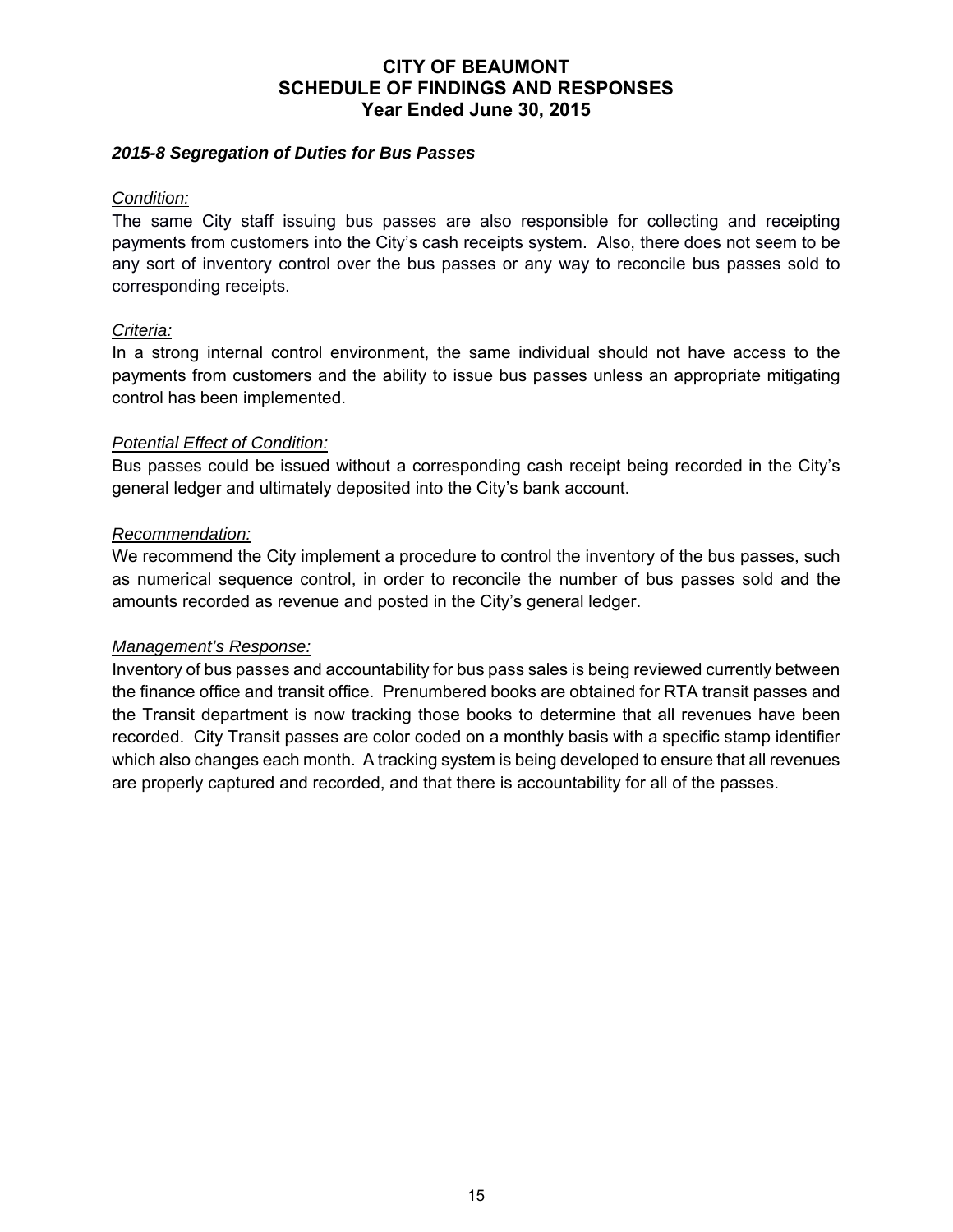# *2015-9 Transient Occupancy Tax (TOT) and Utility User's Tax (UUT)*

# *Condition:*

Although Finance staff are maintaining a spreadsheet for tracking TOT payments each fiscal year, there does not appear to be anyone checking the TOT returns for accuracy, or keeping track of delinquencies. It also does not appear that the City is requiring the hotels to submit supporting documentation for exemptions. In addition, there have been no recent audits of the hotels. The Finance staff prepared a spreadsheet for tracking UUT payments for 2014-15, but apparently stopped tracking this revenue for amounts received after June 30, 2015.

## *Criteria:*

Because the UUT and TOT revenues are significant to the City, strong internal controls should be established and procedures developed to track these revenues closely each month/quarter, including investigating any unusual fluctuations and delinquencies, and possibly perform periodic audits to ensure the hotels and utility companies are properly reporting and submitting the required taxes.

# *Cause of Condition:*

Turnover and lack of City staff.

## *Potential Effect of Condition:*

Hotels and utility companies could be underreporting these taxes with no consequences, resulting in lower revenues to the City.

#### *Recommendation:*

We recommend the City establish stronger controls and oversight for these revenues and possibly schedule "audits" of the hotels and/or utility companies.

#### *Management's Response:*

The current revenue percentages are in accordance with the City Ordinances. TOT and UUT monitoring and internal audit function is a future consideration based on priorities and staff availability. If an internal audit function is not available or sufficient, contracting with an external consultant can be considered if the potential recovery of revenues were greater than the cost of the consultant.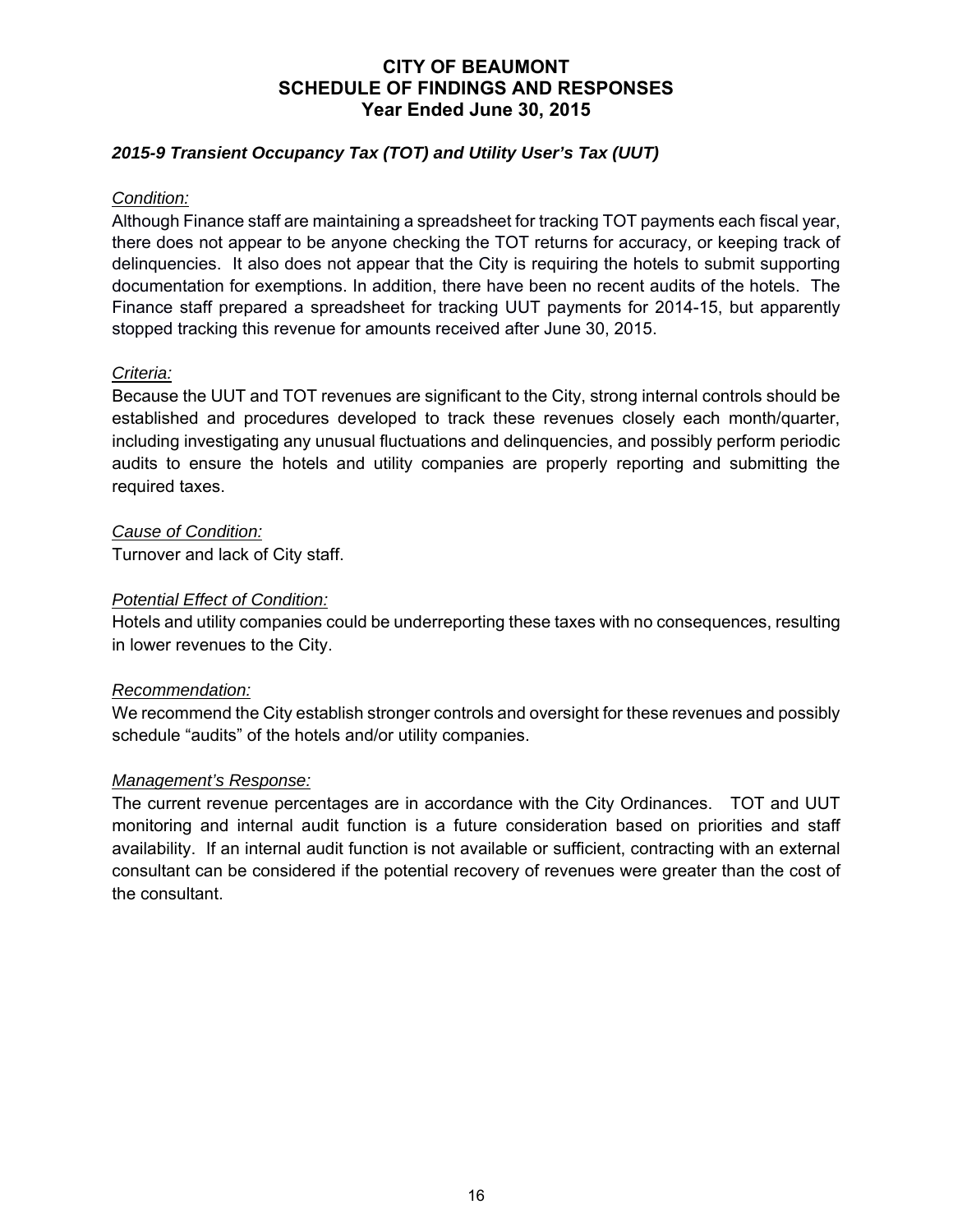## *2015-10 Development Impact Fees (DIF)*

## *Condition:*

The City uses a manual system for issuing DIF invoices. Also, it appears that one individual is responsible for calculating the DIF (manual calculation) and applying applicable fee credits, if any, with little or no oversight. In addition, the various DIF are restricted for certain purposes; however, the City has recorded all of these revenues in one fund over the years (comingled), without keeping track of the expenditures and remaining unspent balances of each type of DIF. It appears the former finance director maintained Excel spreadsheets (separate from the accounting records) each year, and would then force the DIF fund balance to match his spreadsheet.

## *Criteria:*

Strong internal controls should be established over the billing and collection functions for all significant revenues, to ensure the appropriate fees are being assessed, collected, deposited, and recorded in the City's accounting records.

## *Cause of Condition:*

Lack of policies and procedures and oversight by top management in this area.

## *Potential Effect of Condition:*

The opportunity for DIF revenues to be misstated due to error or fraud.

# *Recommendation:*

The City should establish formal policies regarding the billing and collection of DIF, to ensure the billing of the DIF is subject to oversight and review, and that the City Council's approved fees are being accurately and consistently assessed, collected and recorded. The City should consider replacing the current manual system with a more automated system, in which fees cannot be billed and collected without Finance's knowledge. The calculation of the DIF and application of fee credits should be subjected to independent analysis and oversight.

#### *Management's Response:*

Development impact fees (DIF) are being reconciled by type in order to establish balances at June 30, 2016. The new accounting software establishes a separate accounting fund for each DIF fee. The gross, fee credit, and net cash receipt will be tracked and reported. Continued reconciliation will be performed to identify all fee credit agreements and trace them to the accounting records. The permit and fees process will be integrated into the accounting software during fiscal year 2016-2017. Once full implementation has been completed, an internal audit step will be developed for the finance department to ensure that all DIF receipts are being properly recorded and tracked.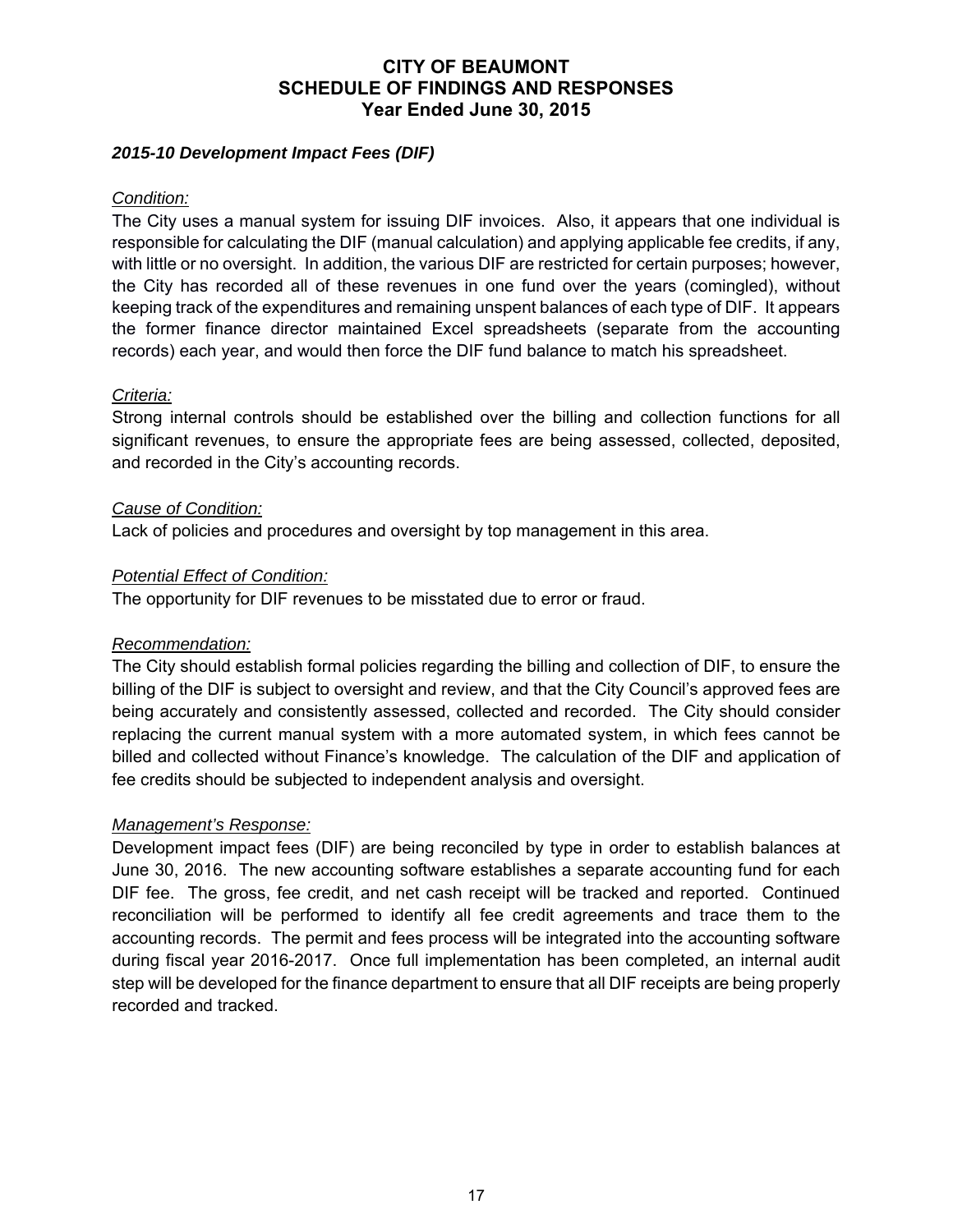## *2015-11 Lack of Competitive Bidding for Vendor Contracts and Purchases*

## *Condition:*

Through review of a sample of disbursements made throughout the fiscal year, we found the City did not maintain evidence or document that a competitive bidding and procurement process was followed when entering into contracts for various services and purchases. Also, the City lacked detailed guidance in the form of policies and procedures for the procurement of professional services.

## *Criteria:*

Title 3, Chapter 3.00, Section 010, of the City's Municipal Code, states, "In order to establish efficient procedures for the purchase of supplies and equipment at the lowest possible cost and to assure the quality of purchases, a purchasing system is hereby adopted." Furthermore, Section 040, requires "Purchasing supplies, equipment and personal property shall be by competitive negotiation…". Competitive procurement of goods and services is a necessary procedure to ensure a government agency is receiving the best possible service at the best price. Management and those charged with governance have an obligation to the citizens and taxpayers of the City to safeguard the tax money it receives in order to provide the best service possible to its citizens. In a City in significant financial distress, this process is vital to avoid overspending the City's scarce financial resources.

## *Cause of Condition:*

Lack of strong policies and procedures for competitive procedures to follow for the procurement of professional services and a lack of oversight by top management and City Council.

# *Potential Effect of Condition:*

Without following a competitive procurement process, City staff could hire vendors that are not the most qualified and at prices that are above what could be charged if competitively bid. Controls over the City's assets are significantly reduced without strong controls over the procurement process.

#### *Recommendation:*

It should be noted, current City staff, management, and City Council have implemented purchasing policies and procedures and updated the City's Municipal Code to provide for greater transparency and detailed guidance over the purchasing function subsequent to the fiscal year ended June 30, 2015. In July 2015, the City adopted Ordinance 1060 which provides detailed guidance regarding the procedures to be followed when procuring professional services. Our recommendation is to continue to monitor the purchasing policies and procedures to ensure they are properly implemented and used throughout the City for all major contracts and purchases.

#### *Management's Response:*

Competitive bidding for vendor contracts and purchases has already been added to the City Ordinances and City staff has followed the process since July 2015. Additional refinement of the Ordinances will be addressed prior to fiscal year end June 30, 2017.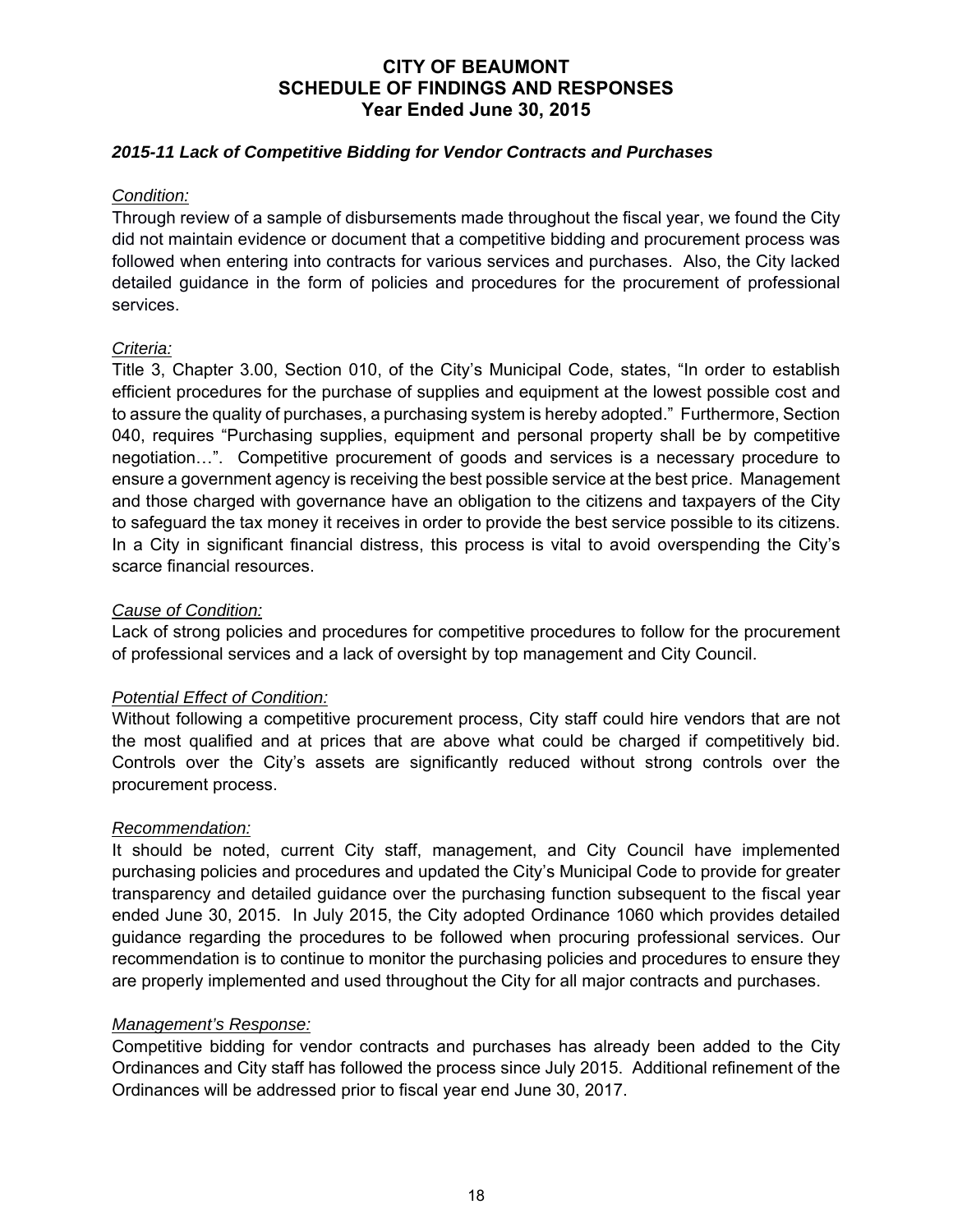# *2015-12 Inadequate Approvals of Cash Disbursements and Lack of Supporting Documentation*

## *Condition:*

Through review of a sample of disbursements made throughout the fiscal year, we found disbursements that were not properly approved. In addition, City staff were unable to locate two disbursements selected for testing; therefore, we could not review these for proper approvals and appropriateness in light of the City's operations.

## *Criteria:*

In a strong internal control environment, the controls established to provide proper approval of disbursements are of great significance to safeguarding the City's assets, and to ensure disbursements are made in accordance with the best interests of the City. In addition, government agencies are required to maintain all supporting documentation regarding their financial transactions as a public record, as well as to provide evidence to support the financial transactions in their accounting records.

## *Cause of Condition:*

Lack of controls over the purchasing function to ensure proper approvals of invoices prior to disbursement.

## *Recommendation:*

Procedures should be implemented to ensure City staff responsible for paying invoices are trained on the necessary approvals required for various levels of disbursements. Procedures should be developed to ensure that required approvals are thoroughly documented prior to disbursement.

# *Management's Response:*

Approval of cash disbursement and supporting documentation has been set up with stringent oversight. City Directors must have properly approved the invoices prior to the Finance department processing the invoice for payment. Disbursements in excess of \$1,000 require an additional approval from the City Manager prior to payment, and disbursements in excess of \$10,000 require an additional approval from the City Council prior to payment. The Finance Director approves all invoices, agreeing them to the accounts payable report, prior to the preparation of checks. If an invoice is from a vendor with a purchase order, a running balance of the remaining purchase order is attached to the invoice for review. No checks or payments are issued without the final approval of the Treasurer. The warrant list, after signed by the Treasurer and Finance Director is also provided to City Council for final oversight and total accountability. The new accounting software includes a purchase order system which will assist with the tracking and accountability of purchases in compliance with pre-approved ceilings.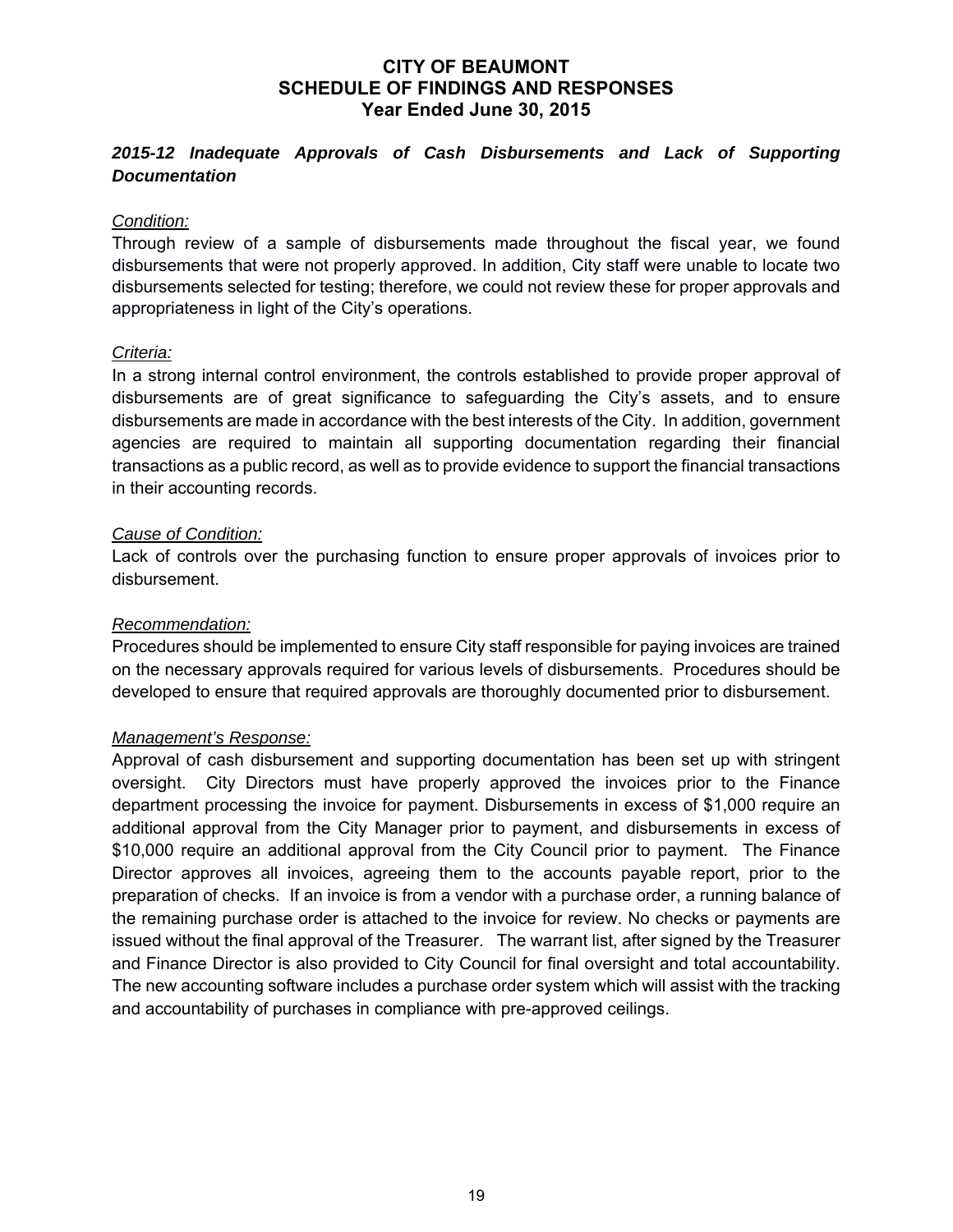## *2015-13 Lack of Controls Over Payroll*

## *Condition:*

One Accounting Technician is responsible for administering all payroll related information on the Paychex payroll website, including updating employee pay rates, vacation accruals, direct deposit information, and setting up new employees. Although the Accounting Technician provides a copy of the payroll register to the Finance Manager, the register is provided by the Accounting Technician and not obtained independently by the Finance Manager. In addition, the payroll register provided is the preliminary register. Also, all changes made by the Accounting Technician to the Paychex information (payroll database) are included in a report provided by the Accounting Technician and given directly to the Finance Manager; however, this report is not obtained from the Paychex system directly by the Finance Manager. Also, the physical payroll checks printed by Paychex are received directly by the Accounting Technician.

## *Criteria:*

In a strong internal control environment, the individual responsible for reviewing the payroll register should obtain the information directly from the payroll system, compare preliminary payroll register with the final register, and independently generate reports each pay period that include all changes made to the payroll database since the previous pay period, verifying changes with applicable supporting documentation. Also, the physical payroll checks should not be in the possession of the accounting technician responsible for administering the payroll system.

# *Cause of Condition:*

Lack of segregation of duties over payroll processing and payroll database.

#### *Potential Effect of Condition:*

Unauthorized changes could be made to the payroll database and errors in the payroll function could go undetected without sufficient review and oversight by City staff independent of payroll processing. Payroll errors could cause significant financial effects on the City's financial statements.

#### *Recommendation:*

Procedures should be implemented to ensure sufficient oversight and review by someone independent of the payroll function. We recommend the individual responsible for review and oversight of the payroll function obtain payroll reports directly from the payroll system, compare preliminary and final payroll reports, generate an audit trail report each pay period and reconcile all changes made to applicable supporting documentation. In addition, we recommend physical payroll checks be held and distributed by an individual outside of the payroll processing function.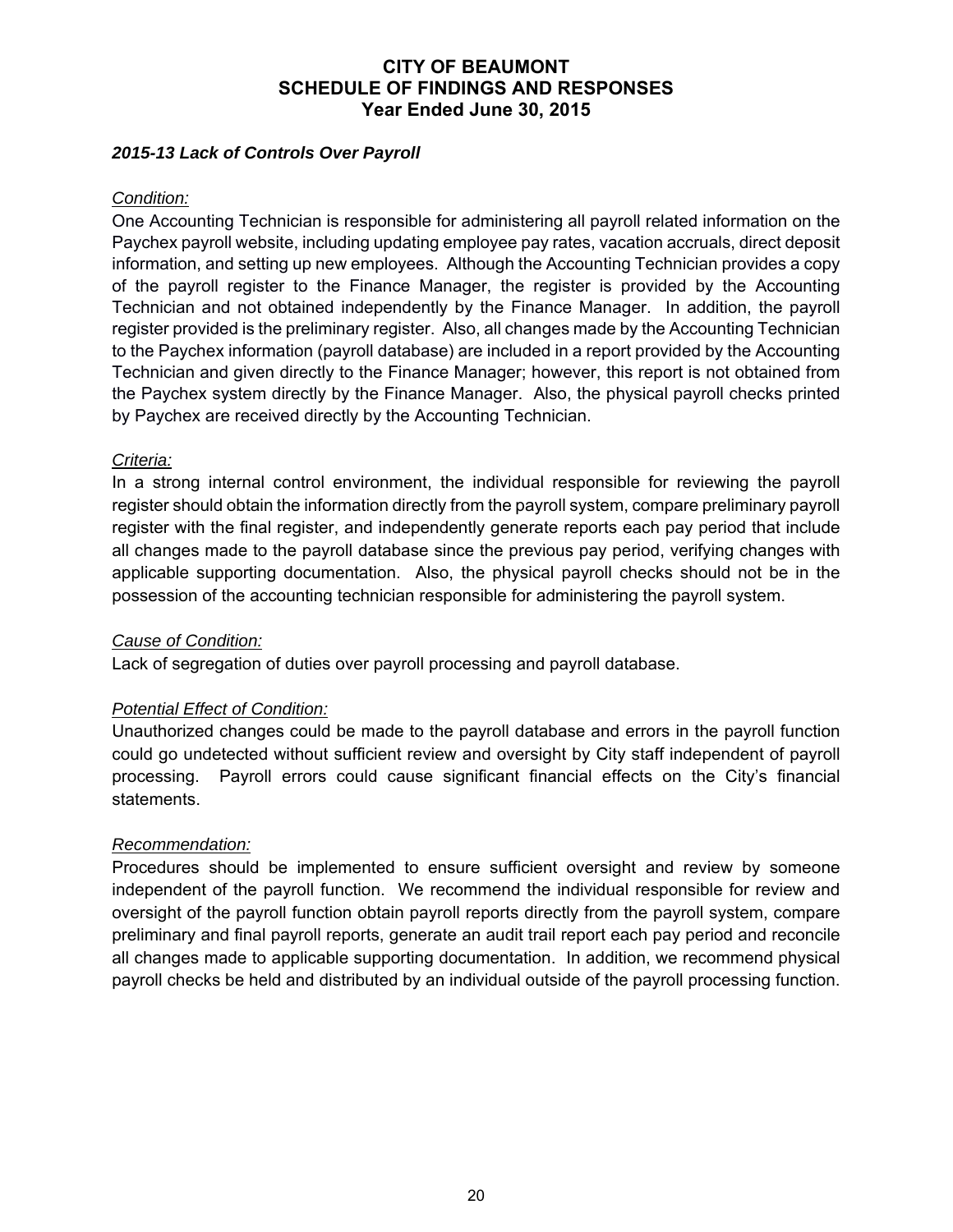## *2015-13 Lack of Controls Over Payroll - Continued*

### *Management's Response:*

Payroll has several levels of approval and oversight prior to the submission of data to the third party preparer. Hours are approved through the software by applicable Directors or Managers, which then releases that data to the payroll preparer. For staff not utilizing the hourly software, reports are provided to the payroll preparer that contain the appropriate approvals and other documentation. Any changes to status or other adjustments are documented with the approval of the Director of Administration. Additional procedures for review and approval after the checks and reports are received from the third party preparer are currently being implemented.

# *2015-14 Lack of Controls Over Accrued Vacation*

## *Condition:*

The Paychex payroll database tracks the vacation accruals for employees through automatic accruals each pay period for each employee. The City has established, through Memorandums of Understanding (MOUs) with various employee unions, caps on the number of hours that can be accrued by employees. However, there does not appear to be any monitoring of the vacation hours to ensure the payroll system does not continue to accrue vacation hours once the cap has been reached. Furthermore, our review of the vacation accrual schedule found the number of hours accrued by a couple of employees exceeded the maximum number of hours per the applicable MOU.

#### *Criteria:*

The City's MOU's states the maximum vacation accrual shall not exceed the equivalent of the accrual earned for a 2-year period. We found two employees with accrued vacation above this maximum accrual.

### *Cause of Condition:*

The payroll system does not have a control in place to cap accrual hours once they have exceeded the maximum per the MOUs and no other monitoring by City staff to verify accrued hours are in accordance with the MOUs.

### *Potential Effect of Condition:*

The liability for accrued vacation could be misstated, City employees could use more vacation hours than allowable by the MOUs, and payouts to employees upon retirement could be higher than allowable by the MOUs.

## *Recommendation:*

We recommend the City review the payroll system to determine if a cap control system could be implemented to prevent vacation hours from continuing to accrue once the maximum hours per the MOUs have been reached. In addition, periodically, the City should monitor the vacation accruals to ensure all vacation hours accruing are within the applicable MOU.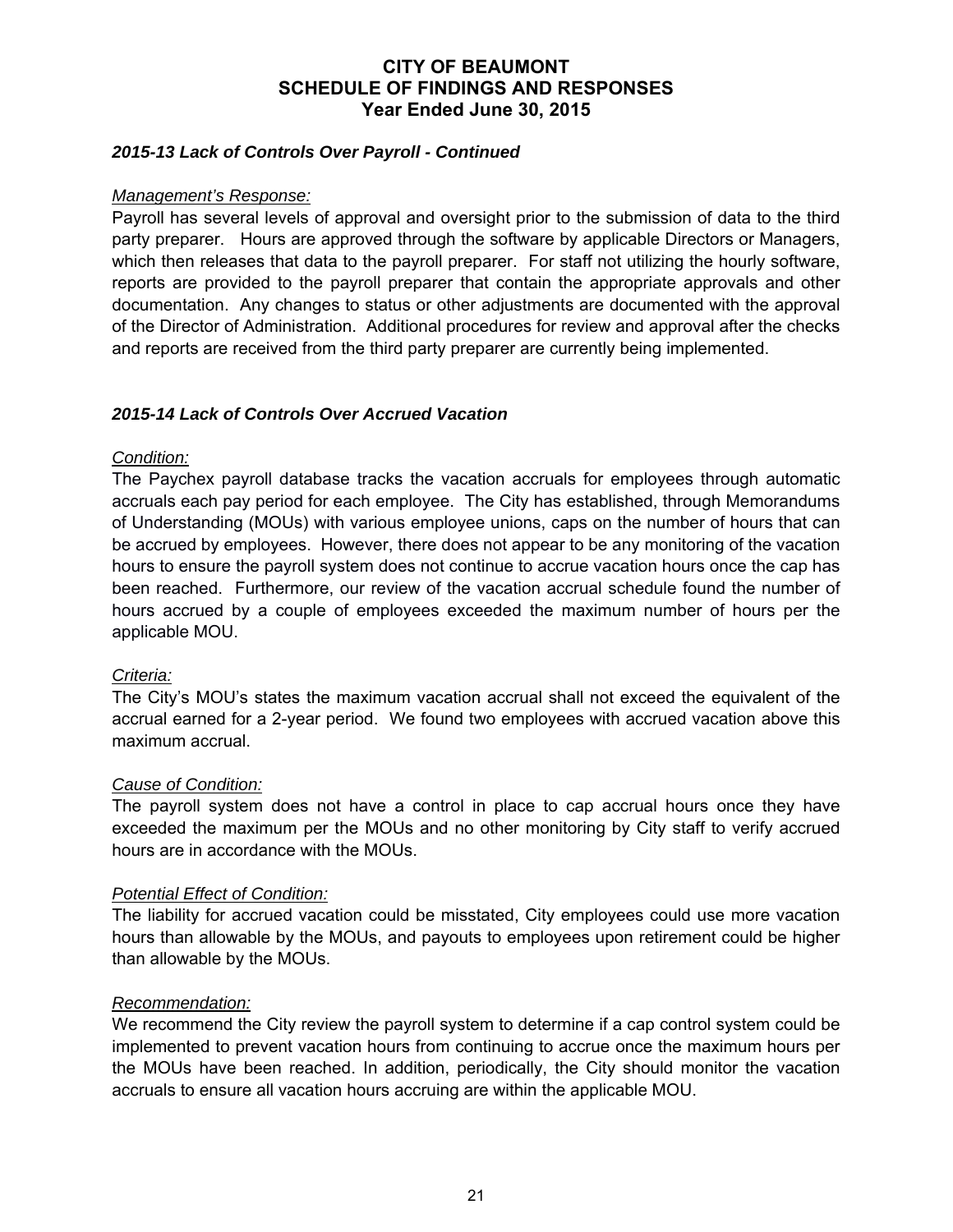## *2015-14 Lack of Controls Over Accrued Vacation - Continued*

### *Management's Response:*

Accrued vacation and accrued sick are negotiated and administered differently from each other. Additionally, sick is negotiated and administered differently between the MOUs. Controls and stronger oversight are being developed, along with goals for future MOU negotiations to align the various contract details.

# *2015-15 Lack of Oversight for Fuel Credit Card Activity*

## *Condition:*

Each City vehicle has a fuel credit card inside the vehicle. Based on our review, the City has not established formal policies over the use of the fuel credit cards. In addition, there is no formal analysis of the fuel credit card use, on a periodic basis, to determine if the fuel costs are reasonable based on known operations of the vehicles.

## *Criteria:*

In a strong internal control environment, policies should be established to provide detailed guidance on the allowable use of the City's fuel credit cards. In addition, effective monitoring and oversight should be established to ensure the fuel charges on the credit cards are reasonable.

#### *Cause of Condition:*

Lack of oversight by management and formal policies in this area.

#### *Recommendation:*

We recommend the City adopt formal policies providing detailed guidance on the allowable uses of the City's fuel credit cards. In addition, we recommend the City implement procedures to monitor the fuel activity, periodically, to analyze the use of the fuel credit cards. Also, City staff should be made aware of the monitoring and analysis of the fuel usage as an additional deterrent for misuse of the City fuel credit cards.

# *Management's Response:*

Formal policies related to the use of fuel credit cards will be drafted for discussion with the Finance and Audit committee during the fiscal year 2016-2017.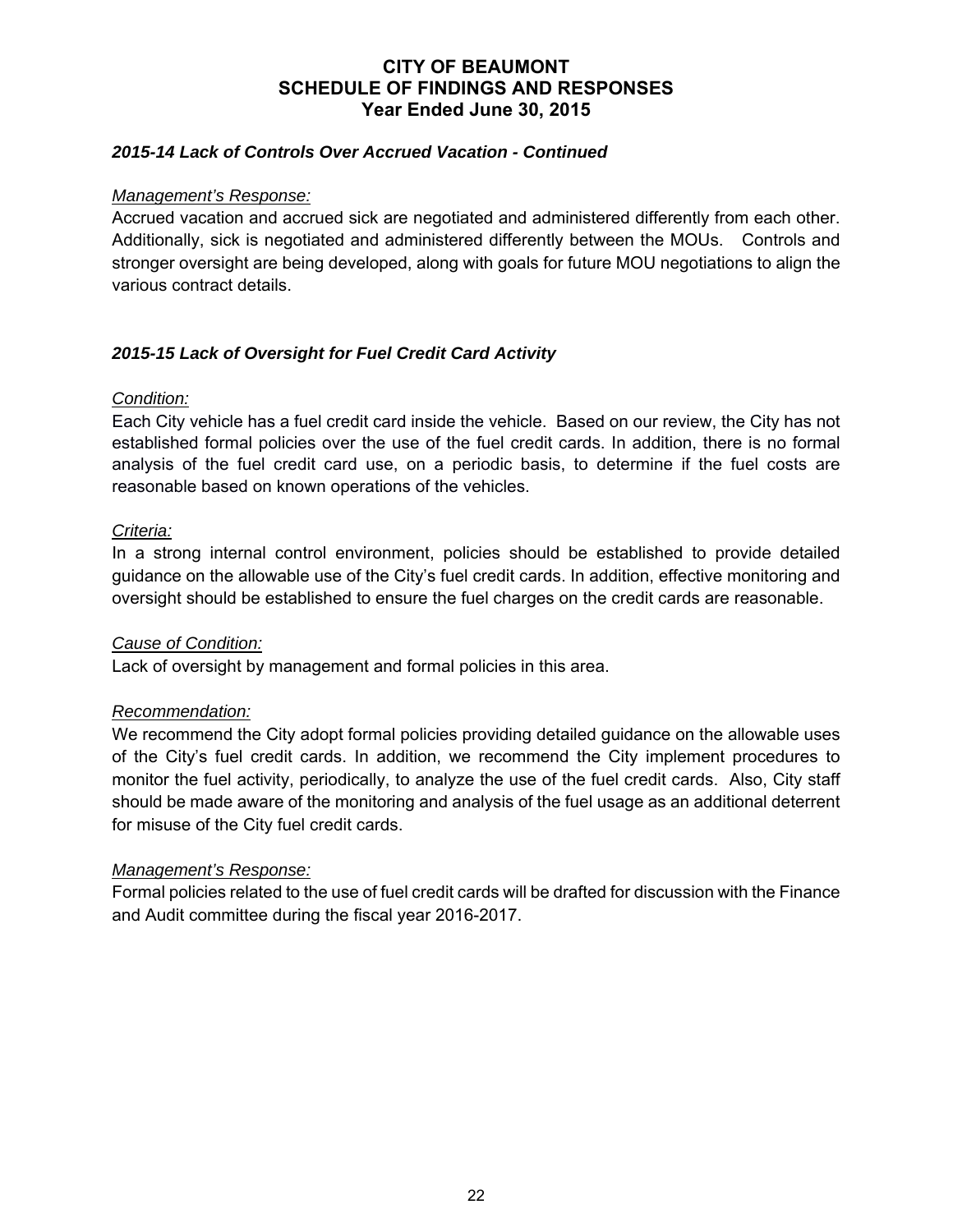### *2015-16 Inadequate Budgetary Controls*

# *Condition:*

On June 17, 2014, the City Council adopted the annual operating budget for the 2014-15 fiscal year. Through review of the budget document we found the document was lacking in significant detail and guidance for management to efficiently monitor financial activity, such as line item budgeted amounts for General Fund departments and descriptions of the budgeted amounts in various other funds. In addition, we found that the adopted budget amounts were not properly entered into the City's general ledger accounting system. Throughout the 2014-15 fiscal year, it does not appear that City management and City Council were provided meaningful financial information that included budget to actual reports generated from the general ledger accounting system. Also, it does not appear that mid-year budget reviews were completed during the fiscal year to determine what budget amendments may have been needed, if any.

# *Criteria:*

The budget serves as a control mechanism over expenditures and is a vital tool for management to properly track and monitor the City's financial progress compared to expectations established in a formal budget document. "Budget to Actual" comparisons should be reviewed by all management personnel and presented to City Council at least monthly to ensure financial targets are being met and to quickly identify where significant variances may occur.

# *Cause of Condition:*

Lack of oversight by the City Council and lack of a detailed budget document.

# *Recommendation:*

As detailed in the City's annual operating budget for fiscal year 2016-17, current management has made significant progress in creating a detailed budget document with sufficient guidance for management and the City Council to closely monitor the financial progress of the City throughout the fiscal year. We recommend the management continue with its detailed budget presentation and ensure continuous monitoring of the "Budget to Actuals" throughout the year, along with presentation to City Council at least monthly.

# *Management's Response:*

Budget policies were changed with FY16, with information being made available to all other Directors as requested to maintain budget compliance. City Council received a mid-year and 9 month budget to actual analysis reporting. The new software implemented in December 2016 will provide up to the minute report availability to all directors, control of requisition/PO amounts, and budget to actual compliance. During the software exchange, reporting will be halted until all data is validated. It is anticipated that monthly reporting will begin to City Council during the last half of fiscal year 2016-2017.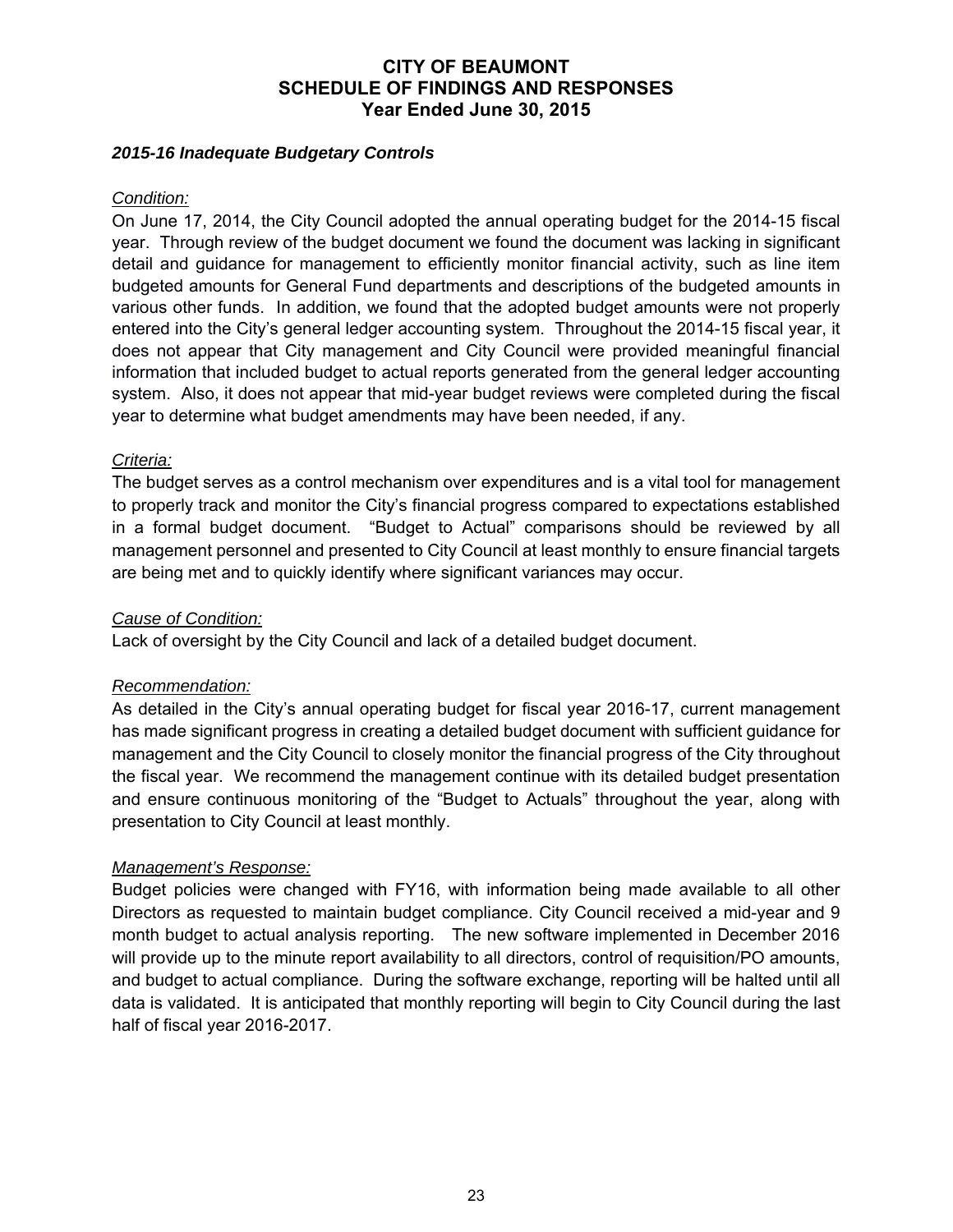## *2015-17 Lack of Detailed Accounting for Special Property Tax Assessments*

## *Condition:*

As of June 30, 2015, the Beaumont Financing Authority had 27 different Local Agency Revenue Bonds outstanding. The Local Agency Revenue Bonds are secured by the repayment of 27 different Communities Facilities District 93-1 Special Tax Bonds (CFD Bonds). The CFD Bonds are secured by special property tax assessments placed on parcels throughout the improvement areas of CFD 93-1.

In accordance with the various bond indentures, tax assessments are calculated, established, and assessed on the properties in amounts needed to repay debt service on the CFD Bonds, administrative charges, and, as applicable, maintenance charges. The assessments are then placed on the tax rolls with the Riverside County assessor's office. Different parcels are assessed different amounts depending on their location within CFD 93-1, based on the applicable improvement area, and in accordance with the bond indenture. In addition, the amount assessed for each CFD Bond is restricted for the purposes of repaying debt service, administrative costs, and maintenance costs (if applicable) for the specific CFD Bond improvement area.

However, when analyzing the payments received from the County of Riverside for these special property tax assessments, we found that the City deposited all payments, regardless of the related CFD Bond improvement area or purpose (debt service, administration, maintenance), in one fund in the City's general ledger. In other words, the proceeds received for the different CFD Bond assessments are comingled in one account in the City's general ledger. As debt service payments are made for each CFD bond, the City would transfer only the required amount to pay the debt service payment to the trustee for repayment to bondholders. The City, with the help of consultants hired subsequent to the 2014-15 fiscal year, was able to properly account for the assessments received for the applicable CFD Bonds in the 2014-15 fiscal year, and record the activity in the proper fund and segregate the amounts based on the specific CFD Bond.

# *Criteria:*

For the City to document compliance with the various bond indentures in the accounting records, and to provide evidence to the tax payers that the money is being used for its intended purpose, the special property tax assessments received for each CFD improvement area bond should be accounted for separately, possibly in separate funds for each bond issue. In addition, the special property tax assessments collected should be further separated to properly reflect the amounts collected for administrative expenses, debt service repayment, and maintenance costs if applicable.

# *Potential Effect of Condition:*

Due to the comingling of restricted property tax assessments received and recorded in the Community Facilities Capital Projects Fund in prior years, it is unclear if the beginning fund balance in this fund is properly stated, considering the balance is made up property tax assessments that are restricted for each CFD bond. It is also unclear, if the City has complied with the various bond indentures for the CFD Bonds.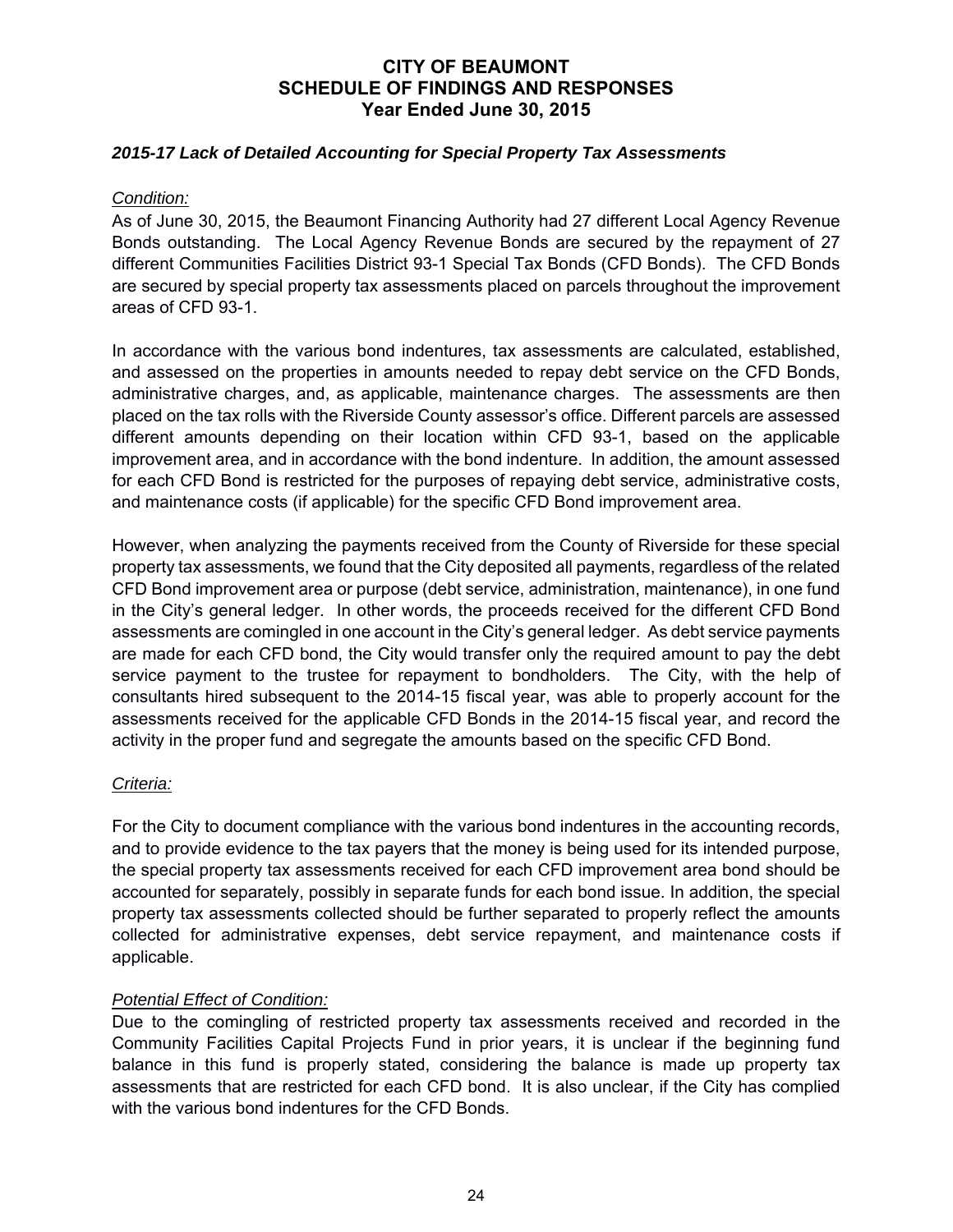## *2015-17 Lack of Detailed Accounting for Special Property Tax Assessments - Continued*

### *Recommendation:*

It should be noted, subsequent to the 2014-15 fiscal year, current City management his hired consultants to review, reconcile, and analyze the special property tax assessments received over the last several years. Reconciliation of the 2014-15 activity has been completed and the necessary adjustments were made to the City's financial statements as of June 30, 2015. The adjustment in the current year resulted in an entry to move approximately \$20 million to the CFD Agency fund . Therefore, we recommend the City continue with its efforts to analyze this activity and account for each property tax assessment received for specific CFD Bonds separately in the City's general ledger accounting system.

#### *Management's Response:*

Detailed assessment funds received will be properly reported and segregated with the new software. Allocation of incoming assessments between the various components will be presented within the software and tracked independently, by improvement area. A reconciliation process was undertaken which will provide support for beginning balances for each assessment as of June 30, 2016, to allow proper integration.

## *2015-18 Lack of Detailed Accounting for Development Impact Fees*

#### *Condition:*

In prior years, the City established various development impact fees (DIF) through City Ordinance. The DIF are restricted for the purposes specifically described in the Ordinance, and based on many of the DIF Ordinances, are required to be collected and accounted for in separate funds. When we began reviewing the City's controls over the collection and expenditure of these fees, and based on inquiry of City staff and review of the 2013-14 fiscal year accounting records, we found that in the 2014-15 fiscal year all DIF were collected and recorded in one fund in the City's general ledger accounting system, regardless of the restricted purposes for which the fees were collected. It is our understanding that previous City finance staff did not properly account for the separate restricted DIF fees for many years.

#### *Criteria:*

It is unclear as of June 30, 2015, as to the purpose restrictions of the approximately \$8.7 million residual balance in the Capital Improvement Capital Projects Fund (DIF Fund). For example, City Ordinance No. 795 was established in September of 1999 for the purpose of establishing a fire station development fee. Section 6 of the Ordinance indicates the purpose of the fee is to finance the acquisition of three fire stations. In addition, Section 8 of the Ordinance states that the "Fire Station Development Fees shall be deposited in a restricted account and accounted for in a manner that will ensure that the Fees shall be expended solely for the purposes for which the Fees were collected. Any interest income earned thereon shall be retained in the restricted account." The Fire Station Development Fee, along with the other 15+ DIF, as described above,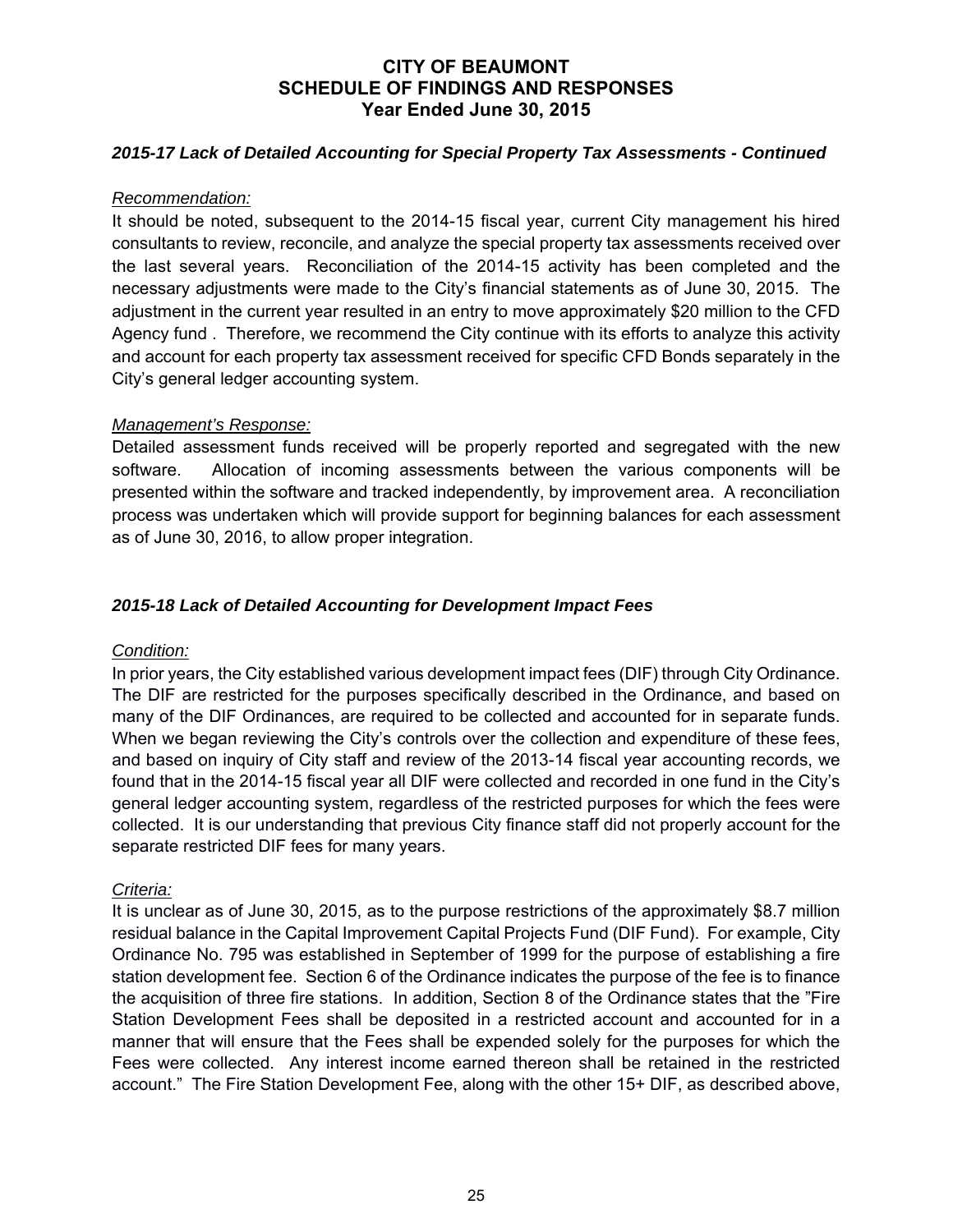### *2015-18 Lack of Detailed Accounting for Development Impact Fees - Continued*

were all accounted for in the same fund in the City's general ledger. City staff were unable to provide documentation to provide detail of the purpose restrictions as of June 30, 2015.

#### *Cause of Condition:*

Lack of formal policies and oversight by management and City Council.

#### *Recommendation:*

It is our understanding that the City has hired consultants to assist in the reconciliation of the DIF collected and expended in prior years, to determine the appropriate restricted residual balances for each fee collected. Therefore, we recommend the City continue with its efforts to reconcile these residual balances and also establish controls to ensure proper segregation of the various DIF in the future.

*Managements Response:*  Please see item 2015-10.

## *2015-19 Vacation Cash Outs*

#### *Condition:*

The City has established liability balances in the General Fund for accrued vacation compensation for employees that have separated from the City. These amounts were not taken in the form of wage payments by the separated employees. Instead, the City is holding the funds in a liability account and paying the separated employees' health insurance premiums until fully liquidated.

# *Criteria:*

Pay out of vacation accrual is earned income to employees subject to the applicable taxable income requirements established by the Internal Revenue Service (IRS) and California Franchise Tax Board (FTB). However, in the situation described above, the separated employee is receiving the benefit of their health insurance premiums being paid by the City, using unpaid vacation wages, in a manner that is nontaxable to the individual receiving the benefit.

#### *Cause of Condition:*

The City is paying health insurance benefits for several separated employees using the separated employees banked vacation earnings.

# *Potential Effect of Condition:*

The City may not be in compliance with applicable payroll laws concerning the taxable payouts of accrued vacation earnings.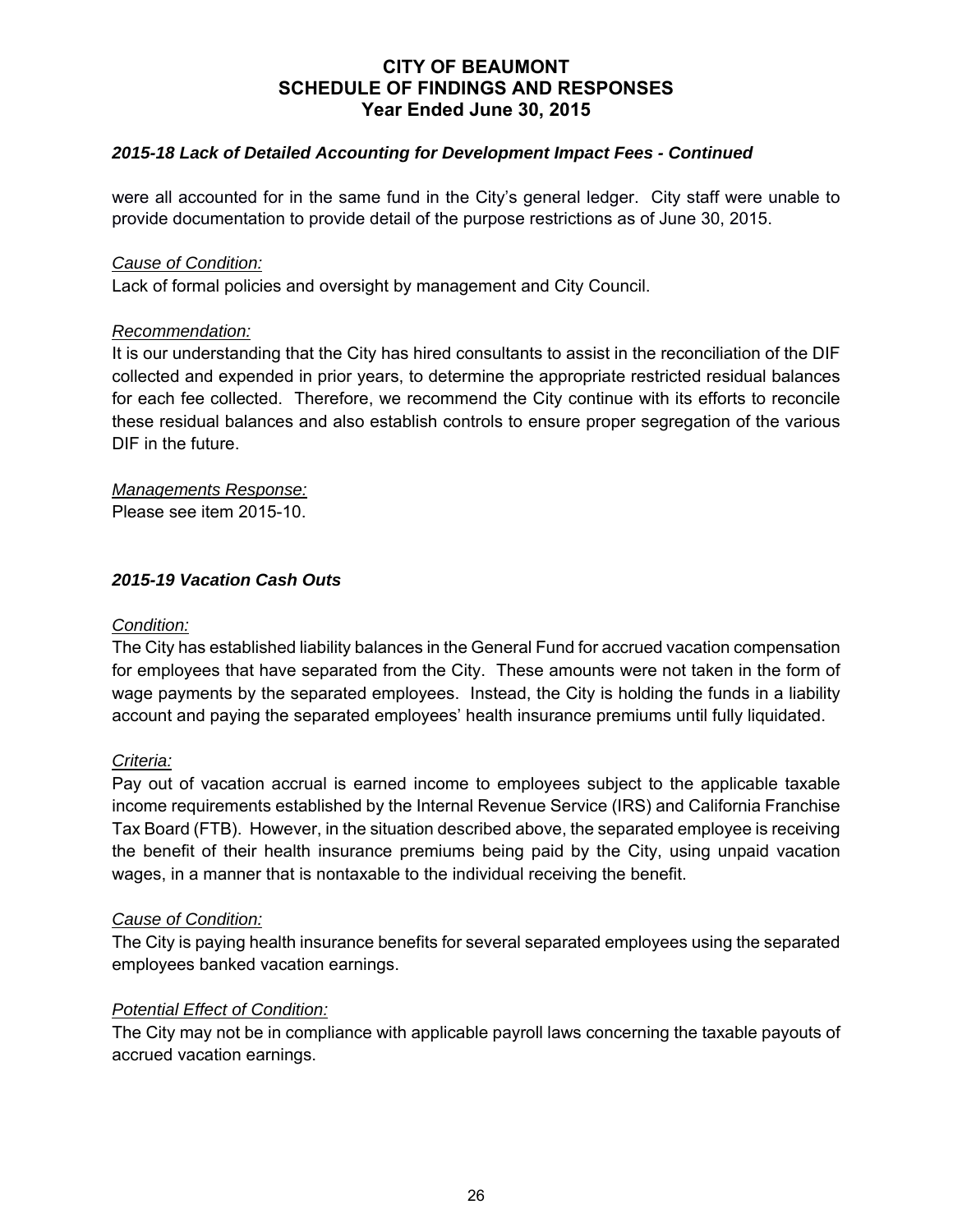## *2015-19 Vacation Cash Outs - Continued*

### *Recommendation:*

We recommend the City consult with the appropriate attorneys to determine if the City is in compliance with the applicable payroll tax laws.

### *Management's Response:*

Vacation pay outs at the separation of service date are currently required, in total. There is no longer a policy of holding vacation pay and offsetting against COBRA insurance premiums. This policy was terminated at June 30, 2015.

# *2015-20 Exclusive Risk Management Authority of California (ERMAC) General Manager Employment*

# *Condition:*

The City paid the salary of the General Manager (GM) of ERMAC, including all City paid benefits (CalPERS retirement benefits, health insurance, etc.), for risk management services, as if he was an employee of the City of Beaumont. The 2014-15 salary and benefits paid to the GM of ERMAC totaled approximately \$233,000. ERMAC reimbursed the City for the amount of salaries paid to the GM. We found no indication that the "Risk Manager" position is an authorized position of the City of Beaumont, established and approved by the City Council. In addition, City staff represented to us that this individual was working onsite at the City approximately 1-2 days a week. In addition, while at the City, the ERMAC GM was not strictly working on activity related to the City of Beaumont. Also, the salary expenditures were listed in the City's general ledger as "Legal Risk Management" instead of "Salaries" like all other employee salary payments.

# *Criteria:*

City staff were unable provide evidence that this individual was a full-time employee of the City, and would be eligible to receive the City paid benefits, such as CalPERS retirement and health insurance.

# *Potential Effect of Condition:*

The City may not be in compliance with applicable CalPERS eligibility requirements, and, in addition, the City is subject to providing retirement benefits for an individual that was not an employee of the City. Also, it appears that the City was paying salaries and benefits to an individual that would typically not meet the definition of a full-time "employee" of the City.

#### *Recommendation:*

It should be noted that the situation described above was terminated subsequent to June 30, 2015; however, we recommend the City determine what policies and procedures should be established to ensure all employees included in the payroll system are actual full-time Council-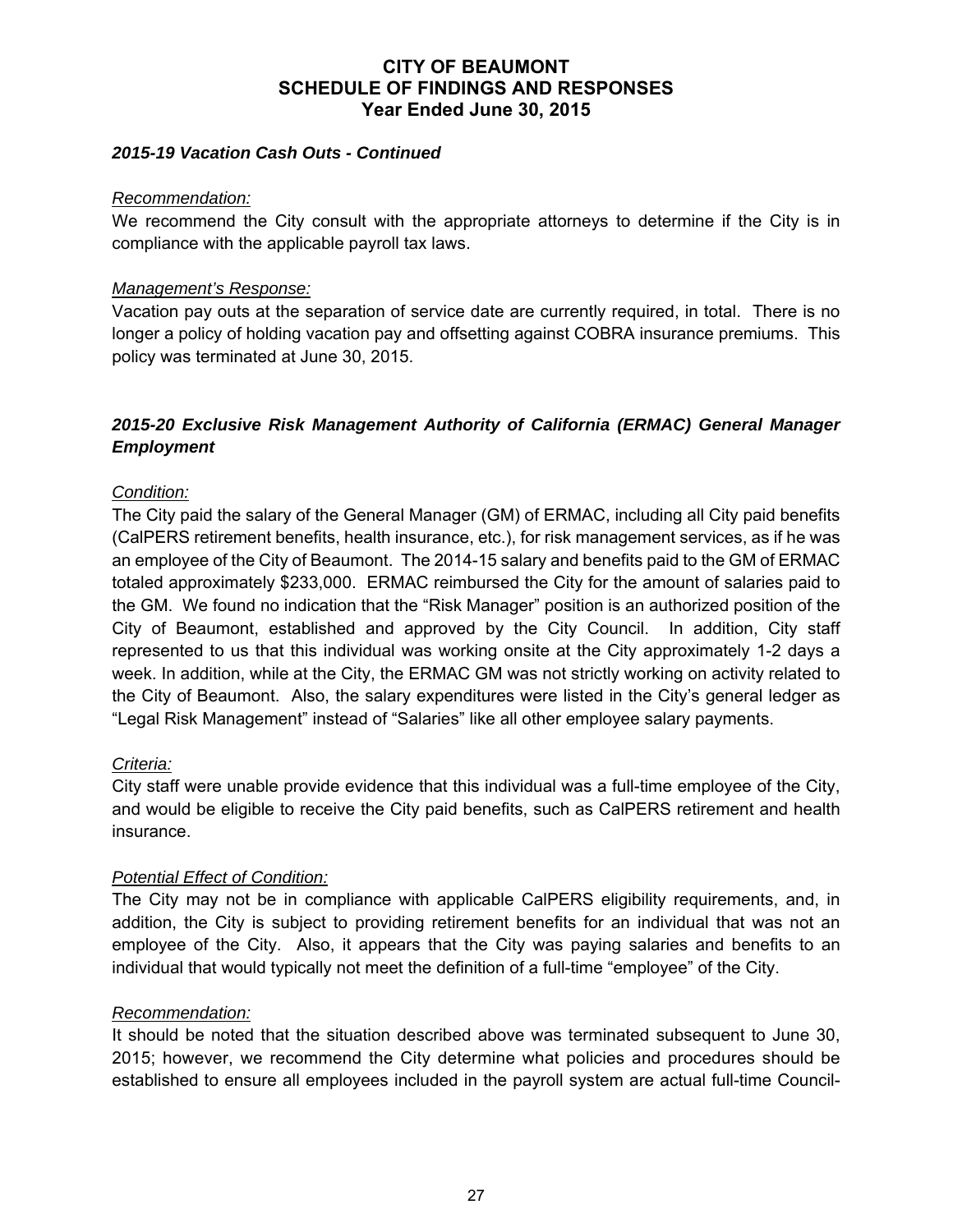# *2015-20 Exclusive Risk Management Authority of California (ERMAC) General Manager Employment - Continued*

authorized positions. In addition, the City should determine the lasting effects on the City's retirement costs into the future for the service credits earned by this individual during the "employment" period.

# *Management's Response:*

The Executive Director for ERMAC was no longer considered an employee of the City effective 7/31/15, and has in fact retired from ERMAC effective January 1, 2017. Maintaining a complete segregation of responsibility between any JPA and the City is a high priority.

## *2015-21 Overhead Cost Allocation*

## *Condition:*

The City allocates certain General Fund costs (administration, maintenance, etc.) to the Sewer Enterprise, Gas Tax, Transit Enterprise, and the Community Facilities District (CFD) Fund. The amounts are based on calculations included in schedules maintained by the Finance Department. However, we were not able to obtain evidence to support the actual percentages used to allocate the costs, such as a formal cost allocation study, which would formally document the methodology behind the percentages. For example, the General Fund allocated \$2,750,000 in total overhead costs to the CFD Fund in the 2014-15 fiscal year.

# *Criteria:*

Cost allocation plan methodologies should be thoroughly documented for transparency purposes, and updates to the plans should be done periodically in accordance with best practices.

# *Potential Effect of Condition:*

The City could potentially be utilizing allocation methods which result in either less administrative costs or excessive administrative costs being allocated than would be allowable if detailed cost allocation studies were performed on a periodic basis, and in accordance with federal grant requirements. Currently the City is not allocating any indirect costs to federal (or state) grants. In addition, Sewer customers could potentially question the methods used to allocate costs to those funds, considering the basis for the percentages is not well documented.

#### *Recommendation:*

We recommend the City perform a full cost allocation study of administrative costs in order to ensure all administrative costs are reasonable and appropriately allocated, and that the methodology is clearly defined.